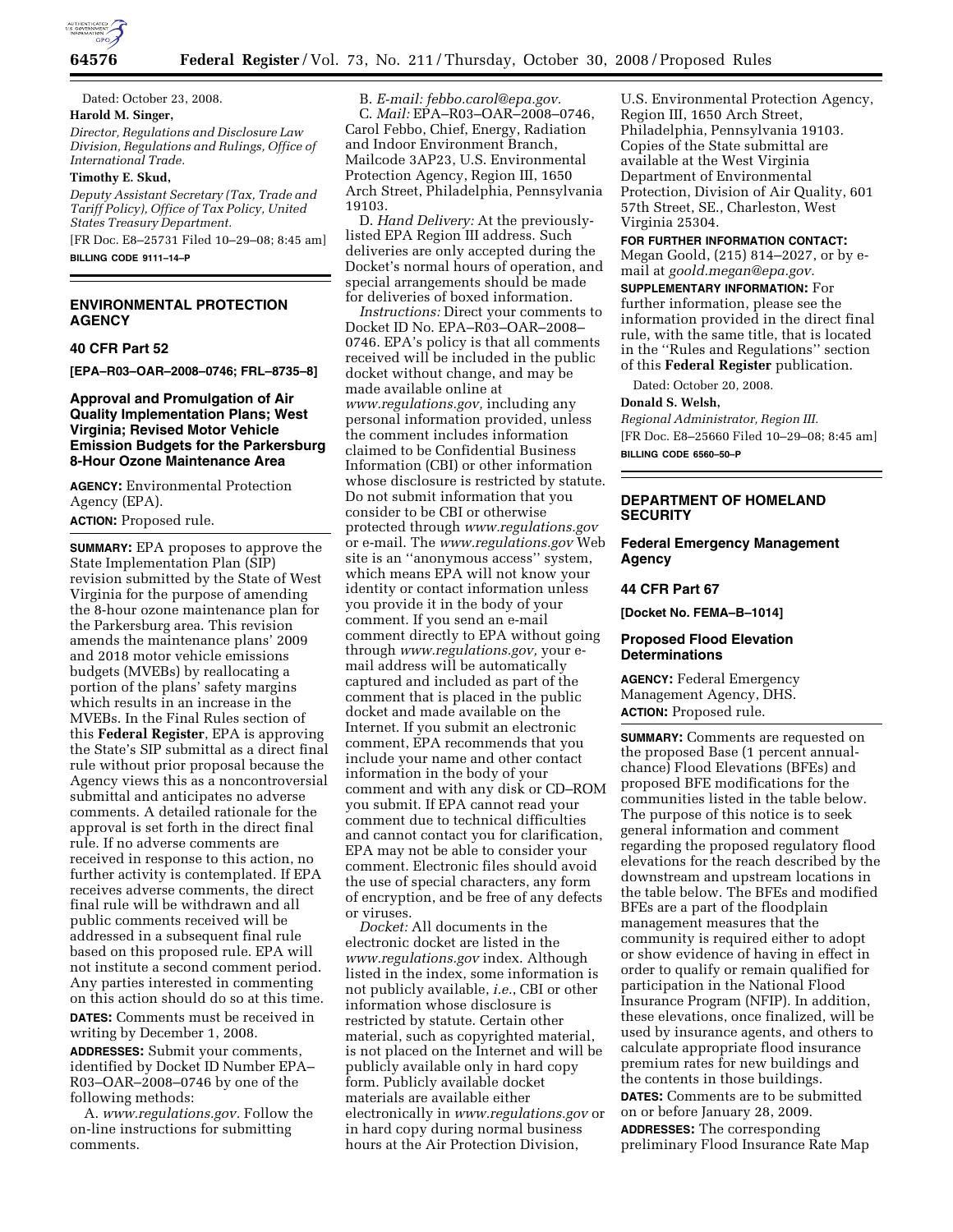(FIRM) for the proposed BFEs for each community are available for inspection at the community's map repository. The respective addresses are listed in the table below.

You may submit comments, identified by Docket No. FEMA–B–1014, to William R. Blanton, Jr., Chief, Engineering Management Branch, Mitigation Directorate, Federal Emergency Management Agency, 500 C Street, SW., Washington, DC 20472, (202) 646–3151, or (e-mail) *bill.blanton@dhs.gov*.

### **FOR FURTHER INFORMATION CONTACT:**

William R. Blanton, Jr., Chief, Engineering Management Branch, Mitigation Directorate, Federal Emergency Management Agency, 500 C Street, SW., Washington, DC 20472, (202) 646–3151 or (e-mail) *bill.blanton@dhs.gov*.

**SUPPLEMENTARY INFORMATION:** The Federal Emergency Management Agency (FEMA) proposes to make determinations of BFEs and modified BFEs for each community listed below, in accordance with section 110 of the Flood Disaster Protection Act of 1973, 42 U.S.C. 4104, and 44 CFR 67.4(a).

These proposed BFEs and modified BFEs, together with the floodplain management criteria required by 44 CFR 60.3, are the minimum that are required. They should not be construed to mean that the community must change any existing ordinances that are more stringent in their floodplain

management requirements. The community may at any time enact stricter requirements of its own, or pursuant to policies established by other Federal, State, or regional entities. These proposed elevations are used to meet the floodplain management requirements of the NFIP and are also used to calculate the appropriate flood insurance premium rates for new buildings built after these elevations are made final, and for the contents in these buildings.

Comments on any aspect of the Flood Insurance Study and FIRM, other than the proposed BFEs, will be considered. A letter acknowledging receipt of any comments will not be sent.

*Administrative Procedure Act Statement.* This matter is not a rulemaking governed by the Administrative Procedure Act (APA), 5 U.S.C. 553. FEMA publishes flood elevation determinations for notice and comment; however, they are governed by the Flood Disaster Protection Act of 1973, 42 U.S.C. 4105, and the National Flood Insurance Act of 1968, 42 U.S.C. 4001 *et seq.*, and do not fall under the APA.

*National Environmental Policy Act.*  This proposed rule is categorically excluded from the requirements of 44 CFR part 10, Environmental Consideration. An environmental impact assessment has not been prepared.

*Regulatory Flexibility Act.* As flood elevation determinations are not within the scope of the Regulatory Flexibility Act, 5 U.S.C. 601–612, a regulatory flexibility analysis is not required.

*Executive Order 12866, Regulatory Planning and Review.* This proposed rule is not a significant regulatory action under the criteria of section 3(f) of Executive Order 12866, as amended.

*Executive Order 13132, Federalism.*  This proposed rule involves no policies that have federalism implications under Executive Order 13132.

*Executive Order 12988, Civil Justice Reform.* This proposed rule meets the applicable standards of Executive Order 12988.

#### **List of Subjects in 44 CFR Part 67**

Administrative practice and procedure, Flood insurance, Reporting and recordkeeping requirements.

Accordingly, 44 CFR part 67 is proposed to be amended as follows:

#### **PART 67—[AMENDED]**

1. The authority citation for part 67 continues to read as follows:

**Authority:** 42 U.S.C. 4001 *et seq.*; Reorganization Plan No. 3 of 1978, 3 CFR, 1978 Comp., p. 329; E.O. 12127, 44 FR 19367, 3 CFR, 1979 Comp., p. 376.

#### **§ 67.4 [Amended]**

2. The tables published under the authority of § 67.4 are proposed to be amended as follows:

| Flooding source(s)        | I ocation of referenced elevation **                        | * Elevation in feet (NGVD)<br>+ Elevation in feet (NAVD)<br># Depth in feet above<br>ground<br>Effective<br>Modified |        | Communities affected                                              |
|---------------------------|-------------------------------------------------------------|----------------------------------------------------------------------------------------------------------------------|--------|-------------------------------------------------------------------|
|                           | Decatur County, Georgia, and Incorporated Areas             |                                                                                                                      |        |                                                                   |
|                           |                                                             |                                                                                                                      |        |                                                                   |
| Flint River               | Approximately 2.4 miles downstream of U.S. Route<br>27.     | None                                                                                                                 | $+90$  | Unincorporated Areas of<br>Decatur County, City of<br>Bainbridge. |
|                           | Approximately 2.9 miles upstream of Calhoun Street          | None                                                                                                                 | $+98$  |                                                                   |
| Flint River/Lake Seminole |                                                             | None                                                                                                                 | $+81$  | Unincorporated Areas of<br>Decatur County.                        |
|                           |                                                             | None                                                                                                                 | $+81$  |                                                                   |
| Big Slough Tributary      | Approximately 1,450 feet downstream of Thomasville<br>Road. | None                                                                                                                 | $+105$ | Unincorporated Areas of<br>Decatur County, City of<br>Bainbridge. |
|                           | Approximately 440 feet downstream of Lake Douglas<br>Road.  | None                                                                                                                 | $+107$ |                                                                   |

\* National Geodetic Vertical Datum.

+ North American Vertical Datum.

# Depth in feet above ground.

\*\* BFEs to be changed include the listed downstream and upstream BFEs, and include BFEs located on the stream reach between the referenced locations above. Please refer to the revised Flood Insurance Rate Map located at the community map repository (see below) for exact locations of all BFEs to be changed.

Send comments to William R. Blanton, Jr., Chief, Engineering Management Branch, Mitigation Directorate, Federal Emergency Management Agency, 500 C Street, SW., Washington, DC 20472.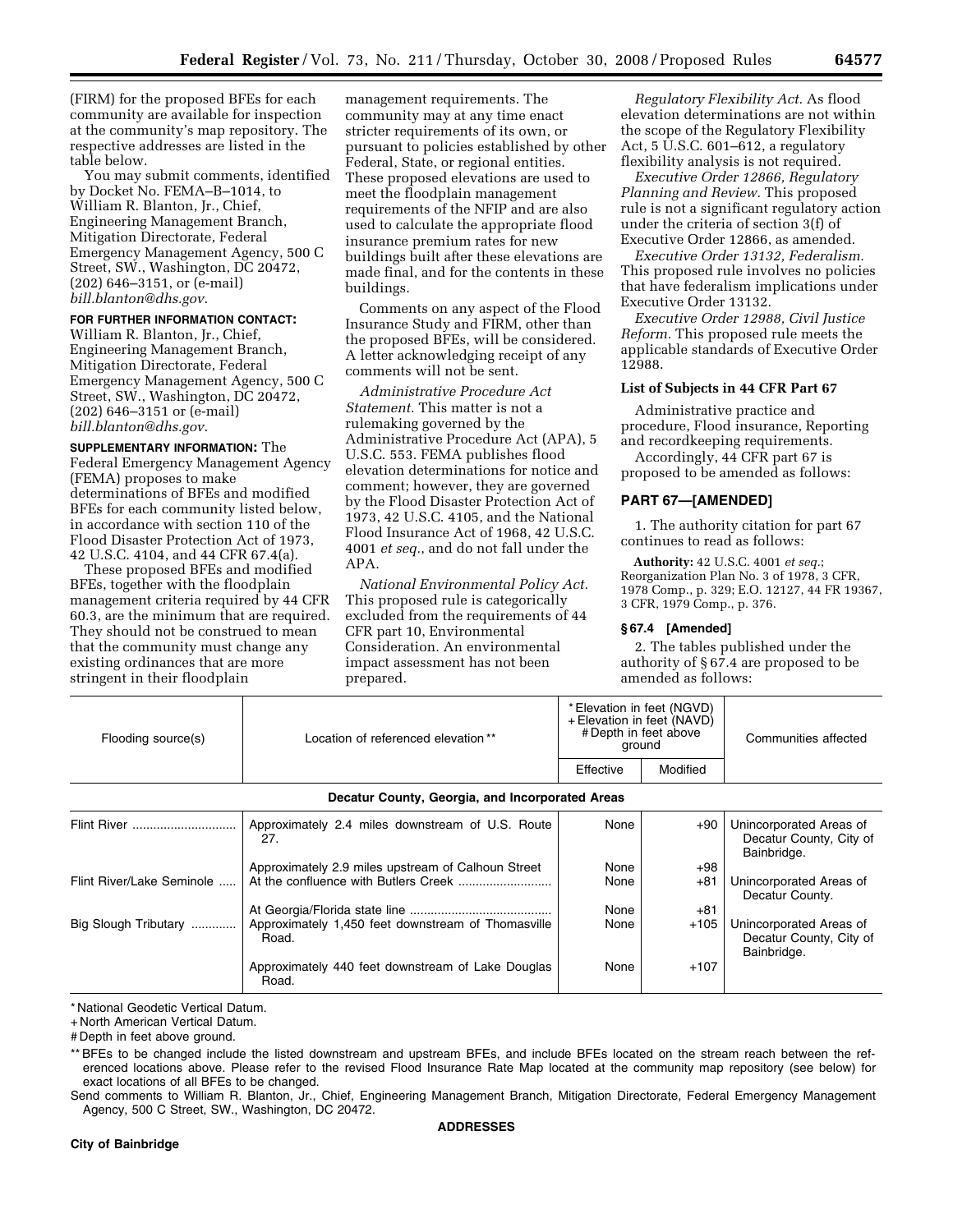|                       | Flooding source(s) | Location of referenced elevation ** | * Elevation in feet (NGVD)<br>+ Elevation in feet (NAVD)<br># Depth in feet above<br>ground |  | Communities affected |
|-----------------------|--------------------|-------------------------------------|---------------------------------------------------------------------------------------------|--|----------------------|
| Modified<br>Effective |                    |                                     |                                                                                             |  |                      |

Maps are available for inspection at City Hall, 107 Broad Street, Bainbridge, GA 39817.

#### **Unincorporated Areas of Decatur County**

Maps are available for inspection at Decatur County Planning Department, 309 Airport Road, Bainbridge, GA 39817.

| Seminole County, Georgia, and Incorporated Areas |                                                                                                                                                                         |      |       |                                             |
|--------------------------------------------------|-------------------------------------------------------------------------------------------------------------------------------------------------------------------------|------|-------|---------------------------------------------|
| Chattahoochee River                              | At Lake Seminole                                                                                                                                                        | None | +81   | Unincorporated Areas of<br>Seminole County. |
|                                                  | Approximately 1.6 miles upstream of State Highway<br>91.                                                                                                                | None | $+97$ |                                             |
| Lake Seminole/Spring Creek                       | Flooding area bound by Cypress Pond Road to the<br>north, Georgia/Florida state line to the west and<br>south, and the Seminole/Decatur county boundary<br>to the east. | None | +81   | Unincorporated Areas of<br>Seminole County. |

\* National Geodetic Vertical Datum.

+ North American Vertical Datum.

# Depth in feet above ground.

\*\* BFEs to be changed include the listed downstream and upstream BFEs, and include BFEs located on the stream reach between the referenced locations above. Please refer to the revised Flood Insurance Rate Map located at the community map repository (see below) for exact locations of all BFEs to be changed.

Send comments to William R. Blanton, Jr., Chief, Engineering Management Branch, Mitigation Directorate, Federal Emergency Management Agency, 500 C Street, SW., Washington, DC 20472.

### **ADDRESSES Unincorporated Areas of Seminole County**

Maps are available for inspection at County Courthouse, 200 S. Knox Avenue, Donalsonville, GA 39845.

| Vigo County, Indiana, and Incorporated Areas |                                                                  |      |        |                                                                      |  |
|----------------------------------------------|------------------------------------------------------------------|------|--------|----------------------------------------------------------------------|--|
| Sugar Creek                                  | Approximately 2,000 feet downstream of Conrail                   | None | +469   | Town of West Terre<br>Haute, Unincorporated<br>Areas of Vigo County. |  |
|                                              | Approximately 1,280 feet downstream of Conrail                   | None | $+470$ |                                                                      |  |
| Wabash River                                 | Approximately 1,214 feet upstream of Interstate High-<br>way 70. | None | +470   | Town of West Terre<br>Haute, Unincorporated<br>Areas of Vigo County. |  |
|                                              |                                                                  | None | $+472$ |                                                                      |  |

\* National Geodetic Vertical Datum.

+ North American Vertical Datum.

# Depth in feet above ground.

\*\* BFEs to be changed include the listed downstream and upstream BFEs, and include BFEs located on the stream reach between the referenced locations above. Please refer to the revised Flood Insurance Rate Map located at the community map repository (see below) for exact locations of all BFEs to be changed.

Send comments to William R. Blanton, Jr., Chief, Engineering Management Branch, Mitigation Directorate, Federal Emergency Management Agency, 500 C Street, SW., Washington, DC 20472.

# **ADDRESSES**

#### **Town of West Terre Haute**

Maps are available for inspection at Town Hall, 500 National Avenue, West Terre Haute, IN 47885.

# **Unincorporated Areas of Vigo County**

Maps are available for inspection at County Annex Building, 121 Oak Street, Terre Haute, IN 47807.

#### **Branch County, Michigan, and Incorporated Areas**

|                   |                                                   | None         | +963           | Township of Girard.   |
|-------------------|---------------------------------------------------|--------------|----------------|-----------------------|
| Coldwater River   | Approximately 150 feet upstream of Gorbell Road   | None<br>None | +964<br>$+959$ |                       |
|                   | Approximately 350 feet upstream of E Fenn Road    | None         | +960           | Township of Ovid.     |
| County Drain 40   | Approximately 0.5 mile downstream of S Wood Road  | None         | +989           | Township of Ovid.     |
|                   |                                                   | None         | $+990$         |                       |
| County Drain 40   | Approximately 0.8 mile north of Dorrance Road and | None         | +981           | Township of Quincy.   |
|                   | 0.5 mile west of N Fremont Road.                  |              |                |                       |
|                   | Approximately 0.5 mile north of Dorrance Road and | None         | $+981$         |                       |
|                   | 0.5 mile west of N Fremont Road.                  |              |                |                       |
|                   |                                                   | None         | $+927$         | Township of Girard.   |
| Little Swan Creek |                                                   | None         | $+872$         | Township of Matteson. |
|                   | Approximately 0.4 mile upstream of Butz Road      | None         | +892           |                       |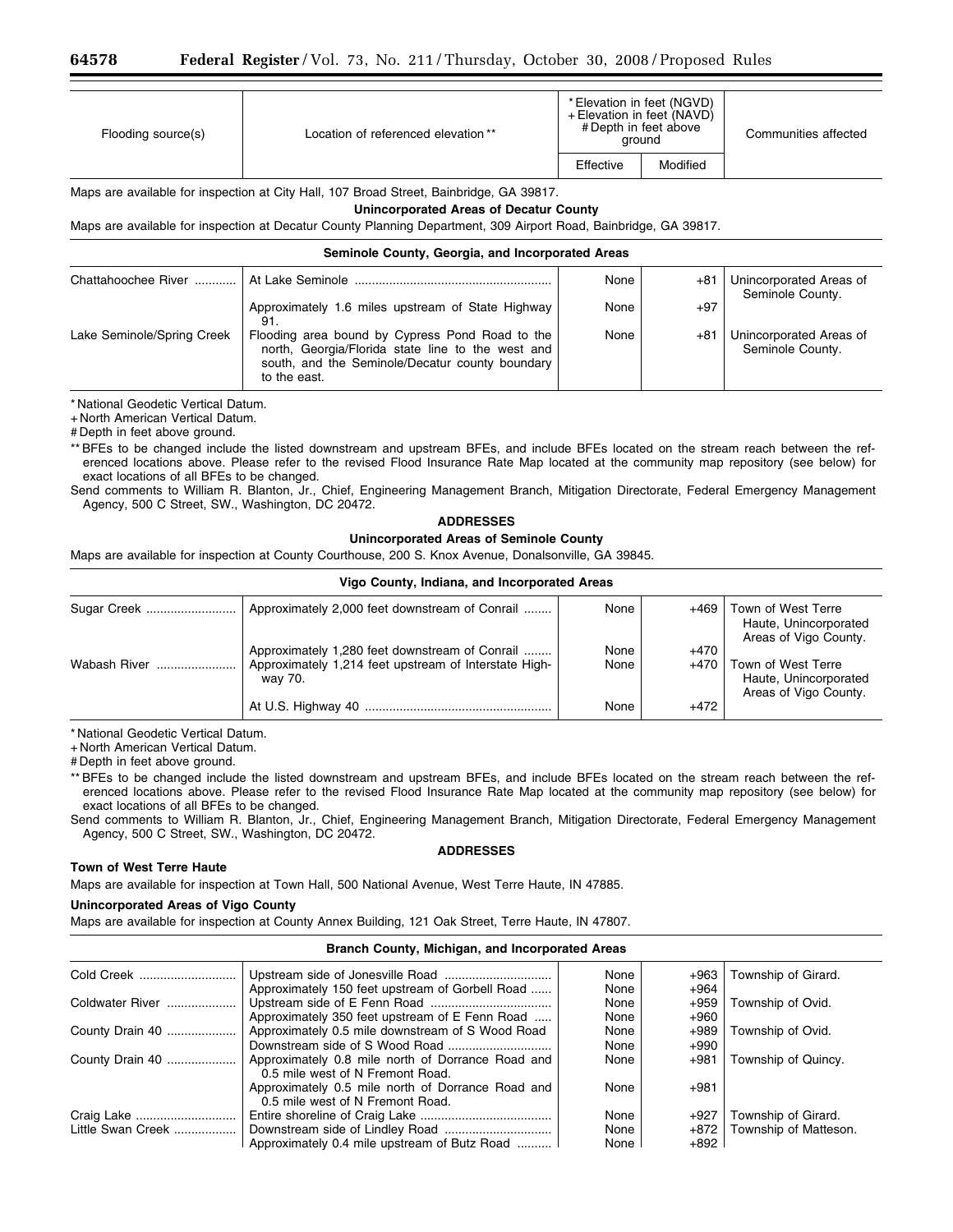| Flooding source(s)             | Location of referenced elevation **                                                                                                                 | * Elevation in feet (NGVD)<br>+ Elevation in feet (NAVD)<br># Depth in feet above<br>ground |                                                    | Communities affected                                                |
|--------------------------------|-----------------------------------------------------------------------------------------------------------------------------------------------------|---------------------------------------------------------------------------------------------|----------------------------------------------------|---------------------------------------------------------------------|
|                                |                                                                                                                                                     | Effective                                                                                   | Modified                                           |                                                                     |
| Matteson Lake<br>Morrison Lake | Approximately 1,100 feet downstream of W Colon Rd<br>Approximately 350 feet upstream of Langwell Road<br>Approximately 50 feet upstream of Fox Road | None<br>None<br>None<br>None<br>None<br>None                                                | $+892$<br>$+907$<br>+892<br>+927<br>+983<br>$+983$ | Township of Matteson.<br>Township of Girard.<br>Township of Quincy. |

+ North American Vertical Datum.

# Depth in feet above ground.

\*\* BFEs to be changed include the listed downstream and upstream BFEs, and include BFEs located on the stream reach between the referenced locations above. Please refer to the revised Flood Insurance Rate Map located at the community map repository (see below) for exact locations of all BFEs to be changed.

Send comments to William R. Blanton, Jr., Chief, Engineering Management Branch, Mitigation Directorate, Federal Emergency Management Agency, 500 C Street, SW., Washington, DC 20472.

#### **ADDRESSES**

#### **Township of Girard**

Maps are available for inspection at Township Hall, 1009 Marshall Road, Coldwater, MI 49036.

## **Township of Matteson**

Maps are available for inspection at Township Hall, M–86 & Athens Road, Bronson, MI 49028.

#### **Township of Ovid**

Maps are available for inspection at Township Hall, 114 West Front Street, Ovid, MI 49036.

# **Township of Quincy**

Maps are available for inspection at Quincy Public Library, 11 North Main Street, Quincy, MI 49082.

#### **Dakota County, Minnesota, and Incorporated Areas**

| Cannon River            | At downstream county boundary with Goodhue Coun-<br>ty.                                                                                       | $+801$           | $+800$           | City of Northfield, City of<br>Randolph, Unincor-<br>porated Areas of Dakota<br>County.                                                                                                                                |
|-------------------------|-----------------------------------------------------------------------------------------------------------------------------------------------|------------------|------------------|------------------------------------------------------------------------------------------------------------------------------------------------------------------------------------------------------------------------|
| Chub Creek              | At upstream county boundary with Rice County<br>Approximately 1,200 feet upstream of confluence with<br>Cannon Creek.                         | $+895$<br>$+862$ | $+897$<br>$+864$ | City of Randolph, Unincor-<br>porated Areas of Dakota<br>County.                                                                                                                                                       |
| Chub Lake               | Approximately 500 feet upstream of Hamburg Avenue                                                                                             | None<br>None     | $+969$<br>$+969$ | Unincorporated Areas of<br>Dakota County.                                                                                                                                                                              |
| Dutch Creek             |                                                                                                                                               | None             | $+957$           | Unincorporated Areas of<br>Dakota County.                                                                                                                                                                              |
|                         | Approximately 7,000 feet upstream of 305th Street<br>West.                                                                                    | None             | $+981$           |                                                                                                                                                                                                                        |
| Hazelwood Creek         |                                                                                                                                               | None             | $+965$           | Unincorporated Areas of<br>Dakota County.                                                                                                                                                                              |
|                         | Approximately 4,875 feet upstream of 280th Street<br>West.                                                                                    | None             | $+1103$          |                                                                                                                                                                                                                        |
| Minnesota River         | Approximately 2,300 feet upstream of confluence with<br>Mississippi River.                                                                    | None             | $+714$           | City of Burnsville, City of<br>Eagan, City of Mendota<br>Heights.                                                                                                                                                      |
| Mississippi River       | At upstream county boundary with Scott County<br>Approximately 16,300 feet downstream of down-<br>stream county boundary with Goodhue County. | $+719$<br>$+689$ | $+717$<br>$+688$ | City of Hastings, City of<br>Inver Grove Heights,<br>City of Lilydale, City of<br>Mendota, City of<br>Mendota Heights, City of<br>Rosemount, City of<br>South St. Paul, Unincor-<br>porated Areas of Dakota<br>County. |
|                         | Approximately 10,200 feet upstream of Interstate<br>Highway 35.                                                                               | None             | $+714$           |                                                                                                                                                                                                                        |
| Mud Creek               |                                                                                                                                               | None             | $+920$           | Unincorporated Areas of<br>Dakota County.                                                                                                                                                                              |
|                         | Approximately 1,670 feet upstream of 320th Street<br>West.                                                                                    | None             | $+1005$          |                                                                                                                                                                                                                        |
| North Branch Chub Creek |                                                                                                                                               | None             | $+896$           | Unincorporated Areas of<br>Dakota County.                                                                                                                                                                              |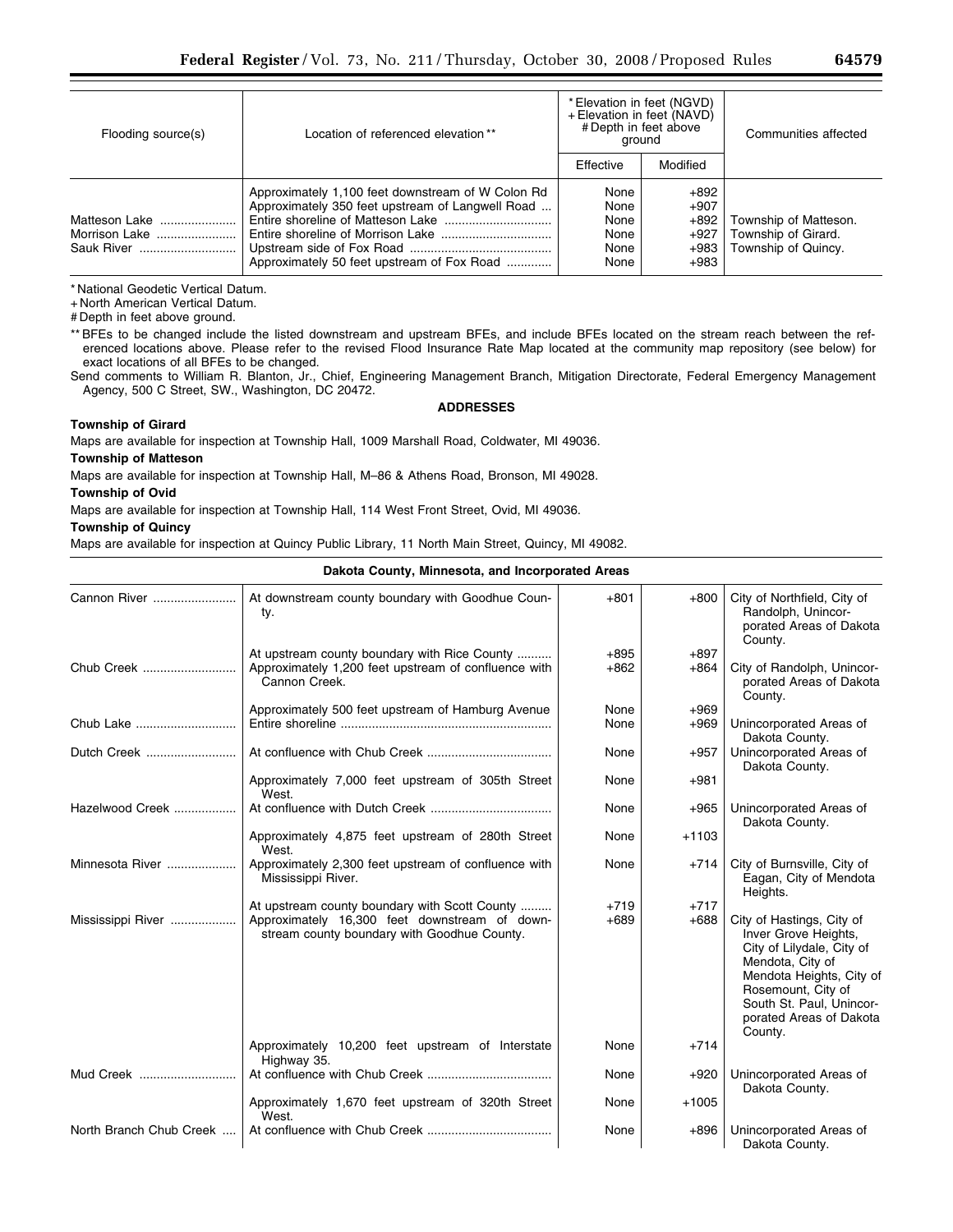Ξ

| Flooding source(s)                                           | Location of referenced elevation**                                                                             | * Elevation in feet (NGVD)<br>+ Elevation in feet (NAVD)<br># Depth in feet above<br>ground |                  | Communities affected                                             |
|--------------------------------------------------------------|----------------------------------------------------------------------------------------------------------------|---------------------------------------------------------------------------------------------|------------------|------------------------------------------------------------------|
|                                                              |                                                                                                                | Effective                                                                                   | Modified         |                                                                  |
|                                                              | Approximately 4,150 feet upstream of intersection of<br>Denmark Avenue/255th Street West.                      | None                                                                                        | $+983$           |                                                                  |
| North Branch Vermillion<br>River.                            | Approximately 900 feet upstream of confluence with<br>Vermillion River.                                        | None                                                                                        | $+850$           | Unincorporated Areas of<br>Dakota County.                        |
| Pine Creek                                                   | Approximately 3,150 feet upstream of Station Trail<br>At county boundary with Goodhue County                   | None<br>None                                                                                | $+942$<br>$+862$ | Unincorporated Areas of<br>Dakota County.                        |
| South Branch Vermillion<br>River.                            | Approximately 6,200 feet upstream of Emery Avenue<br>Approximately 50 feet downstream of 200th Street<br>East. | None<br>None                                                                                | $+915$<br>+848   | Unincorporated Areas of<br>Dakota County.                        |
|                                                              | Approximately 4,970 feet upstream of Denmark Ave-<br>nue.                                                      | None                                                                                        | $+961$           |                                                                  |
| Tributary No. 1 to Chub<br>Creek.                            |                                                                                                                | None                                                                                        | $+900$           | Unincorporated Areas of<br>Dakota County.                        |
|                                                              | Approximately 2,570 feet upstream of Denmark Ave-<br>nue.                                                      | None                                                                                        | $+943$           |                                                                  |
| Tributary No. 1 to North<br>Branch Chub Creek.               | At confluence with North Branch Chub Creek                                                                     | None                                                                                        | $+897$           | Unincorporated Areas of<br>Dakota County.                        |
| Tributary No. 1 to North<br><b>Branch Vermillion River.</b>  | At divergence from Tributary No. 1 to Chub Creek<br>At confluence with North Branch Vermillion River           | None<br>None                                                                                | $+921$<br>$+860$ | Unincorporated Areas of<br>Dakota County.                        |
|                                                              | Approximately 3,300 feet upstream of confluence with<br>North Branch Vermillion River.                         | None                                                                                        | $+885$           |                                                                  |
| Tributary No. 1 to South<br><b>Branch Vermillion River.</b>  | At confluence with South Branch Vermillion River                                                               | None                                                                                        | $+865$           | Unincorporated Areas of<br>Dakota County.                        |
|                                                              | Approximately 3,800 feet upstream of Darkhorse<br>Lane.                                                        | None                                                                                        | $+949$           |                                                                  |
| Tributary No. 1 to Vermillion<br>River.                      |                                                                                                                | $+792$                                                                                      | $+793$           | City of Hastings, Unincor-<br>porated Areas of Dakota<br>County. |
|                                                              | Approximately 3,525 feet upstream of 225th Street<br>East.                                                     | None                                                                                        | $+985$           |                                                                  |
| Tributary No. 1A to Vermillion<br>River.                     | At confluence with Tributary No. 1 to Vermillion River                                                         | None                                                                                        | $+805$           | Unincorporated Areas of<br>Dakota County.                        |
| Tributary No. 1B to Vermillion<br>River.                     | Approximately 2,300 feet upstream of Kendel Avenue<br>At confluence with Tributary No. 1 to Vermillion River   | None<br>None                                                                                | $+816$<br>$+806$ | Unincorporated Areas of<br>Dakota County.                        |
| Tributary No. 1C to<br>Vermillion River.                     | Approximately 2,760 feet upstream of Knox Path<br>At confluence with Tributary No. 1 to Vermillion River       | None<br>None                                                                                | $+812$<br>$+845$ | Unincorporated Areas of<br>Dakota County.                        |
| Tributary No. 2 to Chub<br>Creek.                            | Approximately 2,680 feet upstream of Inga Avenue<br>At confluence with Chub Creek                              | None<br>None                                                                                | $+869$           | $+929$ Unincorporated Areas of<br>Dakota County.                 |
|                                                              | Approximately 1,250 feet upstream of 280th Street<br>West.                                                     | None                                                                                        | $+944$           |                                                                  |
| Tributary No. 2 to North<br>Branch Vermillion River.         | At confluence with North Branch Vermillion River                                                               | None                                                                                        | $+870$           | Unincorporated Areas of<br>Dakota County.                        |
| Tributary No. 2 to South<br>Branch Vermillion River.         | Approximately 1,750 feet upstream of Blaine Avenue<br>At confluence with South Branch Vermillion River         | None<br>None                                                                                | $+918$<br>+873   | Unincorporated Areas of<br>Dakota County.                        |
| Tributary No. 2 to Trout<br>Brook.                           | Approximately 1,240 feet upstream of Blaine Avenue                                                             | None<br>None                                                                                | $+877$<br>$+869$ | Unincorporated Areas of<br>Dakota County.                        |
|                                                              | Approximately 4,800 feet upstream of 260th Street<br>East.                                                     | None                                                                                        | $+968$           |                                                                  |
| Tributary No. 2 to Vermillion<br>River.                      |                                                                                                                | $+826$                                                                                      | $+825$           | Unincorporated Areas of<br>Dakota County.                        |
|                                                              | Approximately 1,420 feet upstream of Goodwin Ave-<br>nue.                                                      | None                                                                                        | $+883$           |                                                                  |
| Tributary No. 2A to North<br><b>Branch Vermillion River.</b> | At confluence with Tributary No. 2 to North Branch<br>Vermillion River.                                        | None                                                                                        | $+894$           | Unincorporated Areas of<br>Dakota County.                        |
|                                                              | Approximately 3,220 feet upstream of confluence with<br>Tributary No. 2 to North Branch Vermillion River.      | None                                                                                        | $+923$           |                                                                  |
| Tributary No. 3 to North<br><b>Branch Vermillion River.</b>  | At confluence with North Branch Vermillion River                                                               | None                                                                                        | +884             | Unincorporated Areas of<br>Dakota County.                        |
|                                                              | Approximately 2,870 feet upstream of confluence with<br>North Branch Vermillion River.                         | None                                                                                        | $+943$           |                                                                  |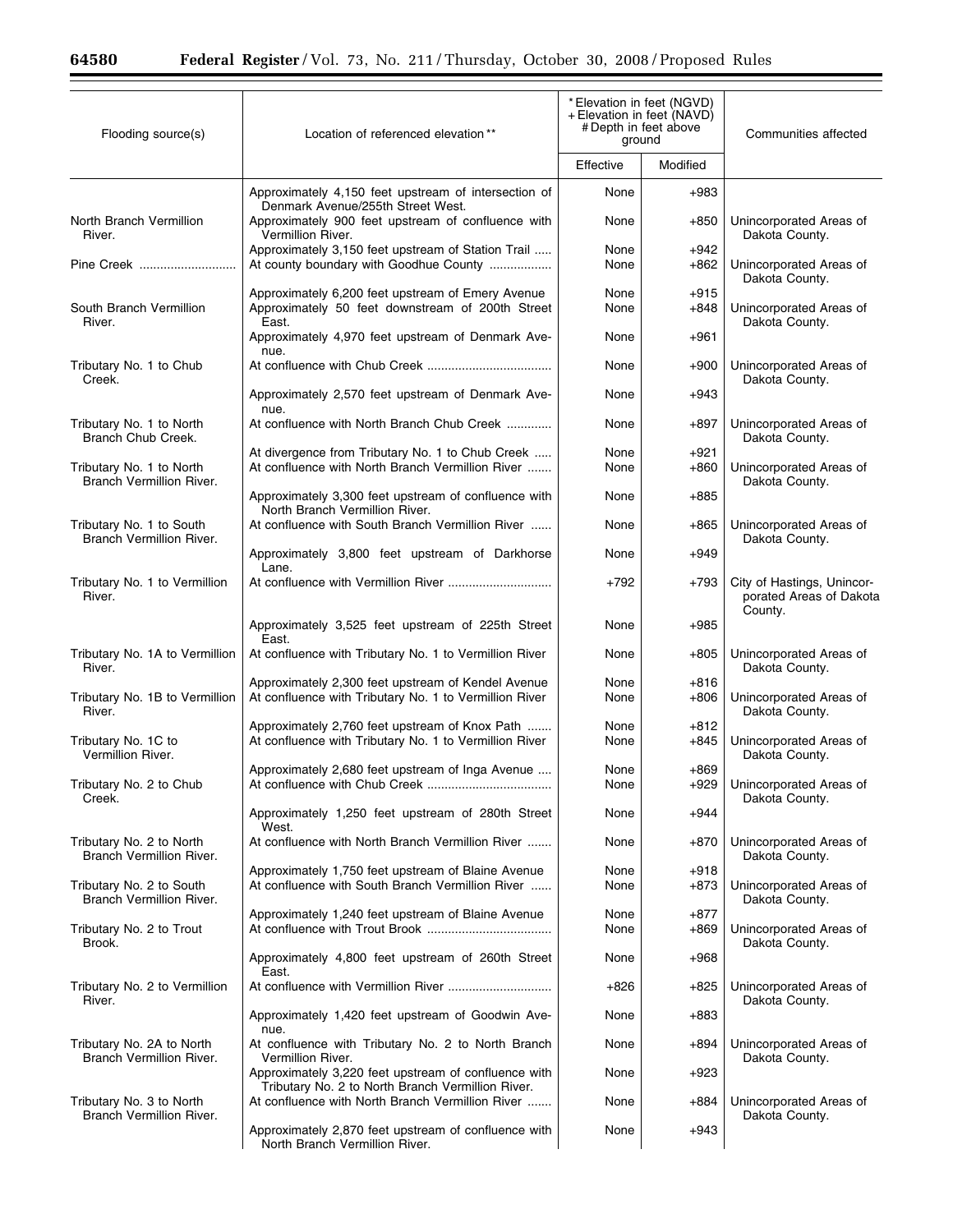| Flooding source(s)                                          | Location of referenced elevation**                                                                             | * Elevation in feet (NGVD)<br>+ Elevation in feet (NAVD)<br># Depth in feet above<br>ground |                  | Communities affected                                                 |
|-------------------------------------------------------------|----------------------------------------------------------------------------------------------------------------|---------------------------------------------------------------------------------------------|------------------|----------------------------------------------------------------------|
|                                                             |                                                                                                                | Effective                                                                                   | Modified         |                                                                      |
| Tributary No. 3 to South<br><b>Branch Vermillion River.</b> | At confluence with South Branch Vermillion River                                                               | None                                                                                        | $+882$           | City of Hampton, Unincor-<br>porated Areas of Dakota<br>County.      |
|                                                             | Approximately 300 feet upstream of Northfield Boule-<br>vard.                                                  | None                                                                                        | $+926$           |                                                                      |
| Tributary No. 3 to Trout<br>Brook.                          |                                                                                                                | None                                                                                        | $+883$           | Unincorporated Areas of<br>Dakota County.                            |
|                                                             | Approximately 2,740 feet upstream of 240th Street<br>East.                                                     | None                                                                                        | $+1025$          |                                                                      |
| Tributary No. 3 to Vermillion<br>River.                     |                                                                                                                | $+829$                                                                                      | $+828$           | Unincorporated Areas of<br>Dakota County.                            |
|                                                             | Approximately 9,720 feet upstream of 180th Street<br>East.                                                     | None                                                                                        | $+894$           |                                                                      |
| Tributary No. 4 to North<br><b>Branch Vermillion River.</b> | At convergence with North Branch Vermillion River                                                              | None                                                                                        | $+921$           | Unincorporated Areas of<br>Dakota County.                            |
| Tributary No. 4 to South                                    | At divergence from North Branch Vermillion River<br>At confluence with South Branch Vermillion River           | None<br>None                                                                                | $+930$<br>$+888$ | Unincorporated Areas of                                              |
| <b>Branch Vermillion River.</b>                             |                                                                                                                |                                                                                             |                  | Dakota County.                                                       |
|                                                             | Approximately 9,220 feet upstream of confluence with<br>South Branch Vermillion River.                         | None                                                                                        | $+904$           |                                                                      |
| Tributary No. 4 to Trout<br>Brook.                          |                                                                                                                | None                                                                                        | $+909$           | Unincorporated Areas of<br>Dakota County.                            |
|                                                             | Approximately 1,900 feet upstream of 240th Street<br>East.                                                     | None                                                                                        | $+936$           |                                                                      |
| Tributary No. 4 to Vermillion<br>River.                     |                                                                                                                | +840                                                                                        | $+838$           | Unincorporated Areas of<br>Dakota County.                            |
| Tributary No. 4A to Vermillion<br>River.                    | Approximately 550 feet upstream of 210th Street East<br>At confluence with Tributary No. 4 to Vermillion River | None<br>None                                                                                | $+910$<br>$+854$ | Unincorporated Areas of<br>Dakota County.                            |
|                                                             | Approximately 5,100 feet upstream of confluence with<br>Tributary No. 4 to Vermillion River.                   | None                                                                                        | $+908$           |                                                                      |
| Tributary No. 5 to South<br><b>Branch Vermillion River.</b> | At confluence with South Branch Vermillion River                                                               | None                                                                                        | $+899$           | Unincorporated Areas of<br>Dakota County.                            |
|                                                             | Approximately 3,950 feet upstream of confluence with<br>South Branch Vermillion River.                         | None                                                                                        | $+913$           |                                                                      |
| Tributary No. 5 to Trout<br>Brook.                          |                                                                                                                | None                                                                                        | $+942$           | Unincorporated Areas of<br>Dakota County.                            |
|                                                             | Approximately 2,700 feet upstream of 250th Street<br>East.                                                     | None                                                                                        | $+988$           |                                                                      |
| Tributary No. 5 to Vermillion<br>River.                     |                                                                                                                | +864                                                                                        | $+863$           | Unincorporated Areas of<br>Dakota County.                            |
|                                                             | Approximately 1,500 feet upstream of 170th Street<br>West.                                                     | None                                                                                        | $+934$           |                                                                      |
| Tributary No. 5A to Vermillion<br>River.                    | At confluence with Tributary No. 5 to Vermillion River                                                         | None                                                                                        | $+883$           | Unincorporated Areas of<br>Dakota County.                            |
|                                                             | Approximately 4,560 feet upstream of confluence with<br>Tributary No. 5 to Vermillion River.                   | None                                                                                        | $+923$           |                                                                      |
| Tributary No. 5B to Vermillion<br>River.                    | At confluence with Tributary No. 5 to Vermillion River                                                         | None                                                                                        | $+899$           | Unincorporated Areas of<br>Dakota County.                            |
|                                                             | Approximately 2,600 feet upstream of Biscayne Ave-<br>nue.                                                     | None                                                                                        | $+940$           |                                                                      |
| Tributary No. 5C to<br>Vermillion River.                    | At confluence with Tributary No. 5 to Vermillion River                                                         | None                                                                                        | $+899$           | Unincorporated Areas of<br>Dakota County.                            |
|                                                             | Approximately 3,500 feet upstream of 170th Street<br>West.                                                     | None                                                                                        | $+951$           |                                                                      |
| Tributary No. 6 to Vermillion<br>River.                     |                                                                                                                | +871                                                                                        | $+870$           | Unincorporated Areas of<br>Dakota County.                            |
|                                                             | Approximately 8,700 feet upstream of 210th Street<br>West.                                                     | None                                                                                        | $+890$           |                                                                      |
| Tributary No. 6A to Vermillion<br>River.                    | At confluence with Tributary No. 6 to Vermillion River                                                         | None                                                                                        | $+877$           | City of Farmington, Unin-<br>corporated Areas of Da-<br>kota County. |
|                                                             | Approximately 4,700 feet upstream of 210th Street<br>West.                                                     | None                                                                                        | $+892$           |                                                                      |
| Tributary No. 6B to Vermillion<br>River.                    | At confluence with Tributary No. 6 to Vermillion River                                                         | None                                                                                        | $+879$           | Unincorporated Areas of<br>Dakota County.                            |
|                                                             | Approximately 6,170 feet upstream of confluence with<br>Tributary No. 6 to Vermillion River.                   | None                                                                                        | $+887$           |                                                                      |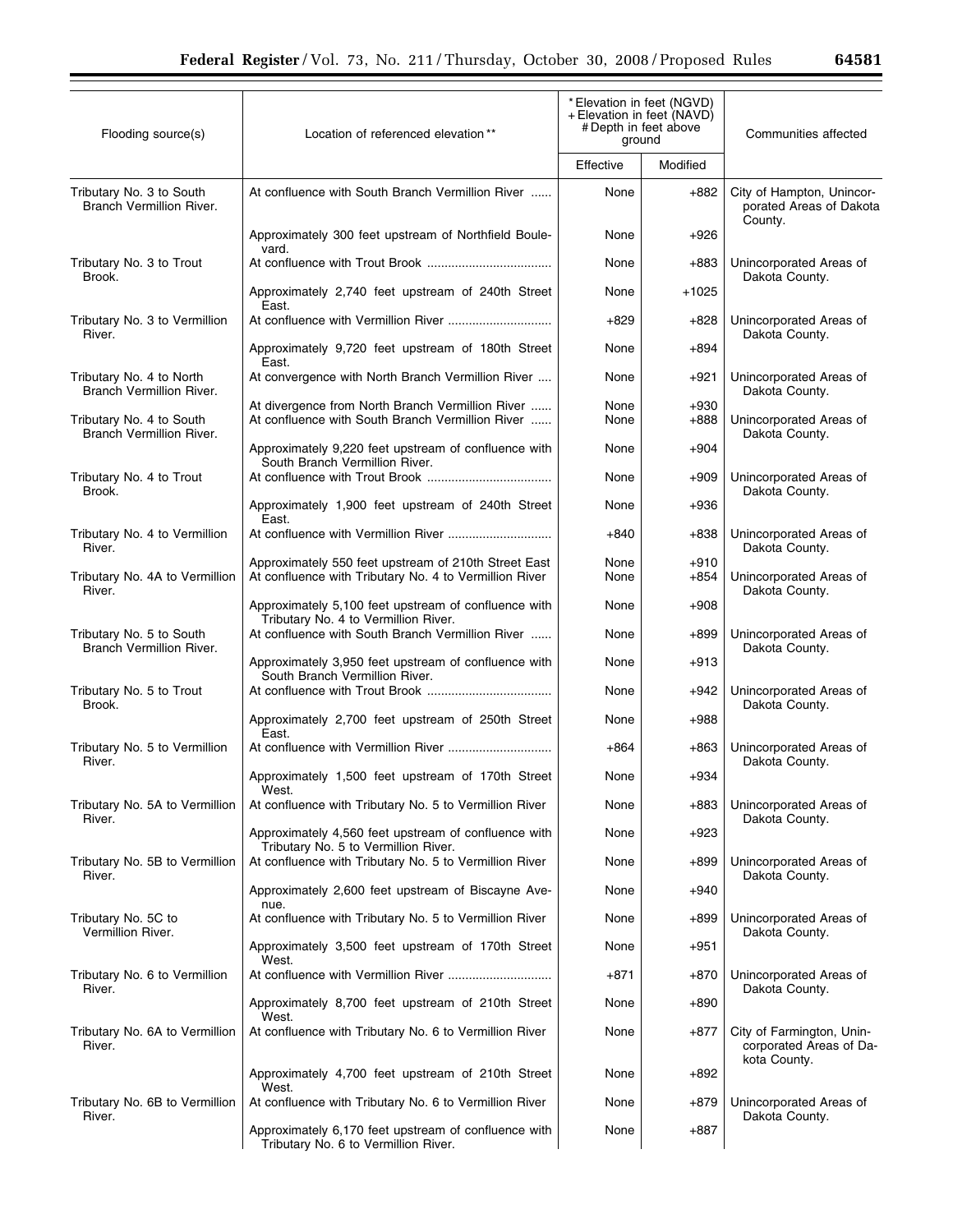| Flooding source(s) | Location of referenced elevation **                                        | * Elevation in feet (NGVD)<br>+ Elevation in feet (NAVD)<br># Depth in feet above<br>ground |          | Communities affected                                                                                           |
|--------------------|----------------------------------------------------------------------------|---------------------------------------------------------------------------------------------|----------|----------------------------------------------------------------------------------------------------------------|
|                    |                                                                            | Effective                                                                                   | Modified |                                                                                                                |
| Trout Brook        | Approximately 9,450 feet downstream of 260th Street<br>East.               | None                                                                                        | $+851$   | Unincorporated Areas of<br>Dakota County.                                                                      |
|                    | Approximately 3,600 feet upstream of 240th Street<br>East.                 | None                                                                                        | $+982$   |                                                                                                                |
| Vermillion River   | Approximately 620 feet downstream of Vermillion<br>Street/U.S. Highway 61. | $+783$                                                                                      | $+781$   | City of Farmington, City of<br>Hastings, City of<br>Vermillion, Unincor-<br>porated Areas of Dakota<br>County. |
|                    |                                                                            | $+1009$                                                                                     | $+1010$  |                                                                                                                |

+ North American Vertical Datum.

# Depth in feet above ground.

\*\* BFEs to be changed include the listed downstream and upstream BFEs, and include BFEs located on the stream reach between the referenced locations above. Please refer to the revised Flood Insurance Rate Map located at the community map repository (see below) for exact locations of all BFEs to be changed.

Send comments to William R. Blanton, Jr., Chief, Engineering Management Branch, Mitigation Directorate, Federal Emergency Management Agency, 500 C Street, SW., Washington, DC 20472.

### **ADDRESSES**

#### **City of Burnsville**

Maps are available for inspection at City Hall, 100 Civic Center Parkway, Burnsville, MN 55337.

# **City of Eagan**

Maps are available for inspection at City Hall, 3830 Pilot Knob Road, Eagan, MN 55122.

# **City of Farmington**

Maps are available for inspection at City Hall, 430 Third Street, Farmington, MN 55024.

#### **City of Hampton**

Maps are available for inspection at City Hall, 5320 Lincoln Street, Hampton, MN 55031–0128.

#### **City of Hastings**

Maps are available for inspection at City Hall, 101 Fourth Street East, Hastings, MN 55033–1955.

#### **City of Inver Grove Heights**

Maps are available for inspection at City Hall, 8150 Barbara Avenue, Inver Grove Heights, MN 55077.

# **City of Lilydale**

Maps are available for inspection at City Hall, 1011 Sibley Memorial Highway, Lilydale, MN 55118–5109.

#### **City of Mendota**

Maps are available for inspection at City Hall, 1313 Sibley Memorial Highway, Mendota, MN 55150–0688.

#### **City of Mendota Heights**

Maps are available for inspection at City Hall, 1011 Victoria Curve, Mendota Heights, MN 55118.

#### **City of Northfield**

Maps are available for inspection at City Hall, 801 Washington Street, Northfield, MN 55057.

# **City of Randolph**

Maps are available for inspection at City Hall, 4365 292nd Street East, Randolph, MN 55065–0068.

# **City of Rosemount**

Maps are available for inspection at City Hall, 2875 145th Street West, Rosemount, MN 55068–4997.

#### **City of South St. Paul**

Maps are available for inspection at City Hall, 125 Third Avenue North, South St. Paul, MN 55075.

#### **City of Vermillion**

Maps are available for inspection at City Hall, 105 Main Street East, Vermillion, MN 55085–0067.

#### **Unincorporated Areas of Dakota County**

Maps are available for inspection at County Administration Center, 1590 Highway 55, Hastings, MN 55033–2343.

# **Hinds County, Mississippi, and Incorporated Areas**

| Allen Creek Tributary    |                                                         | None<br>None | $+318$<br>$+337$ | City of Clinton                          |
|--------------------------|---------------------------------------------------------|--------------|------------------|------------------------------------------|
|                          |                                                         | None         | $+145$           | Unincorporated Areas of                  |
|                          |                                                         |              |                  | Hinds County.                            |
|                          |                                                         | None         | $+205$           |                                          |
| Bakers Creek Tributary 1 | 9,200 Feet Upstream of Confluence with Bakers<br>Creek. | None         | $+151$           | Unincorporated Areas of<br>Hinds County. |
|                          | 12,000 Feet Upstream of Confluence with Bakers          | None         | $+157$           |                                          |
|                          | Creek.                                                  |              |                  |                                          |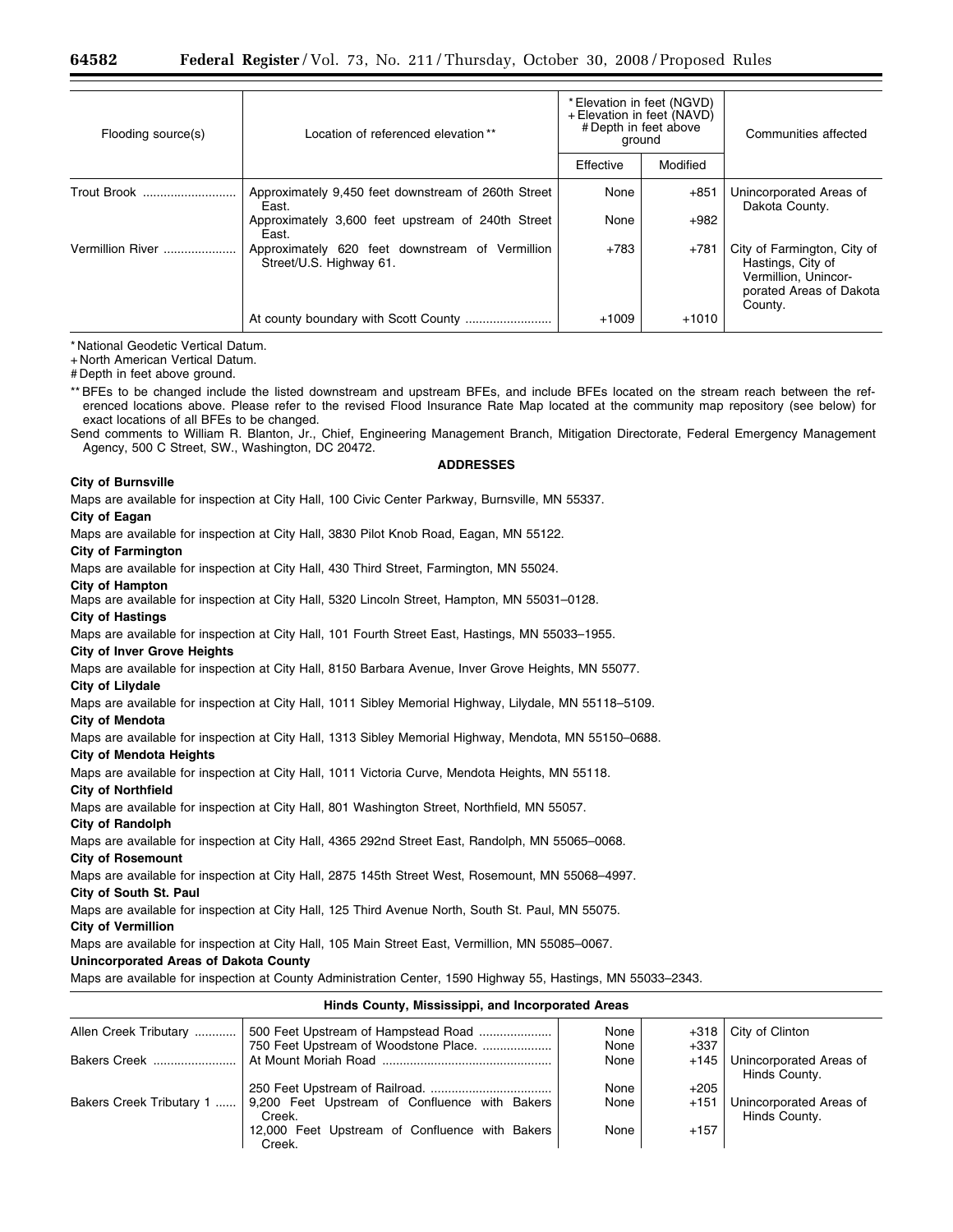| Flooding source(s)                   | Location of referenced elevation**                                                                      | * Elevation in feet (NGVD)<br>+ Elevation in feet (NAVD)<br># Depth in feet above<br>ground |                | Communities affected                                           |  |
|--------------------------------------|---------------------------------------------------------------------------------------------------------|---------------------------------------------------------------------------------------------|----------------|----------------------------------------------------------------|--|
|                                      |                                                                                                         | Effective                                                                                   | Modified       |                                                                |  |
| Bakers Creek Tributary 2-1           | 1,050 Feet Upstream of Confluence with Bakers<br>Creek Tributary 2.                                     | None                                                                                        | +262           | Unincorporated Areas of<br>Hinds County.                       |  |
|                                      | 5,200 Feet Upstream of Confluence with Bakers<br>Creek Tributary 2.                                     | None                                                                                        | $+288$         |                                                                |  |
| Big Black River                      | 4,600<br>Feet<br>Confluence<br>Upstream<br>of<br>with<br>Fourteenmile Creek.                            | None                                                                                        | +118           | Unincorporated Areas of<br>Hinds County.                       |  |
|                                      | 1,600 Feet Upstream of Confluence with Bogue Falia<br>Creek.                                            | None                                                                                        | +154           |                                                                |  |
|                                      | 150 Feet Upstream of State HWY 18                                                                       | None                                                                                        | +362           | Unincorporated Areas of<br>Hinds County.                       |  |
| Big Creek Tributary 1                |                                                                                                         | None<br>None                                                                                | +364<br>+268   | Unincorporated Areas of<br>Hinds County.                       |  |
| Bitter Creek                         | 200 Feet Downstream of Learned Oakley Road                                                              | None<br>None                                                                                | +310<br>+178   | Town of Learned, Unincor-<br>porated Areas of Hinds<br>County. |  |
| Bogue Chitto Creek                   | 8,000 Feet Upstream of Learned Oakley Road                                                              | None<br>None                                                                                | +195<br>+193   | Unincorporated Areas of<br>Hinds County.                       |  |
|                                      | 3,200 Feet Downstream of Natchez Trace Parkway                                                          | None                                                                                        | +246           |                                                                |  |
|                                      | 400 Feet Upstream of U.S. HWY 49                                                                        | None<br>None                                                                                | +284<br>+320   |                                                                |  |
| <b>Bogue Chitto Creek Tributary</b>  | 4,500 Feet Upstream of Confluence with Boque                                                            | None                                                                                        | +210           | Unincorporated Areas of                                        |  |
| 10.                                  | Chitto Creek.<br>9,900 Feet Upstream of Confluence with Bogue<br>Chitto Creek.                          | None                                                                                        | $+215$         | Hinds County.                                                  |  |
| Bogue Chitto Creek Tributary<br>11.  | 3,600 Feet Upstream of Confluence with Bogue<br>Chitto Creek.                                           | None                                                                                        | +200           | Unincorporated Areas of<br>Hinds County.                       |  |
|                                      | 5,150 Feet Upstream of Confluence with Bogue<br>Chitto Creek.                                           | None                                                                                        | $+213$         |                                                                |  |
| Bogue Chitto Creek Tributary<br>12.  | 3,400 Feet Downstream of Carsley Road                                                                   | None                                                                                        | +200           | Unincorporated Areas of<br>Hinds County.                       |  |
| Bogue Chitto Creek Tributary<br>13.  | 1,000 Feet Upstream of Carsely Road<br>2,800 Feet Upstream of Carsley Road                              | None<br>None                                                                                | $+223$<br>+198 | Unincorporated Areas of<br>Hinds County.                       |  |
| Bogue Chitto Creek Tributary         | 500 Feet Downstream of Springdale Road                                                                  | None<br>None                                                                                | +213<br>+200   | Unincorporated Areas of                                        |  |
| 14.                                  | 1,500 Feet Upstream of Springdale Road                                                                  | None                                                                                        | +211           | Hinds County.                                                  |  |
| Bogue Chitto Creek Tributary<br>15.  | 1,525 Feet Downstream of Springdale Road                                                                | None                                                                                        | +195           | Unincorporated Areas of<br>Hinds County.                       |  |
| Bogue Chitto Creek Tributary         | 200 Feet Downstream of County Boundary<br>3,400 Feet Upstream of Confluence with Bogue<br>Chitto Creek. | None<br>None                                                                                | $+204$         | +261   Unincorporated Areas of<br>Hinds County.                |  |
| Bogue Chitto Creek Tributary         | 300 Feet Downstream of Northside Drive<br>1,500 Feet Upstream of Confluence with Bogue                  | None<br>None                                                                                | +272<br>+268   | Unincorporated Areas of                                        |  |
| З.                                   | Chitto Creek.<br>3,700 Feet Upstream of Confluence with Bogue                                           | None                                                                                        | +281           | Hinds County.                                                  |  |
| Bogue Chitto Creek Tributary<br>4.   | Chitto Creek.<br>600 Feet Downstream of Confluence with Bogue<br>Chitto Creek.                          | None                                                                                        | +275           | Unincorporated Areas of<br>Hinds County.                       |  |
| Bogue Chitto Creek Tributary<br>5.   | 3.250 Feet Upstream of Northside Drive                                                                  | None<br>None                                                                                | $+330$<br>+283 | Unincorporated Areas of<br>Hinds County.                       |  |
| Bogue Chitto Creek Tributary<br>6.   | 100 Feet Upstream of Richardson Road<br>1,200 Feet Upstream of Confluence with Bogue<br>Chitto Creek.   | None<br>None                                                                                | $+289$<br>+293 | Unincorporated Areas of<br>Hinds County.                       |  |
|                                      | 4,850 Feet Upstream of Confluence with Bogue<br>Chitto Creek.                                           | None                                                                                        | +324           |                                                                |  |
| Bogue Chitto Creek Tributary<br>6-1. | 375 Feet Upstream of Confluence with Bogue Chitto<br>Creek Tributary 6.                                 | None                                                                                        | +302           | Unincorporated Areas of<br>Hinds County.                       |  |
|                                      | 1,350 Feet Upstream of Confluence with Bogue<br>Chitto Creek Tributary 6.                               | None                                                                                        | +310           |                                                                |  |
| Bogue Chitto Creek Tributary<br>7.   | 1,100 Feet Upstream of Confluence with Bogue<br>Chitto Creek.                                           | None                                                                                        | +244           | Unincorporated Areas of<br>Hinds County.                       |  |
| Bogue Chitto Creek Tributary         | 1,300 Feet Upstream of Confluence with Bogue                                                            | None<br>None                                                                                | +286<br>+236   | Unincorporated Areas of                                        |  |

8.

Hinds County.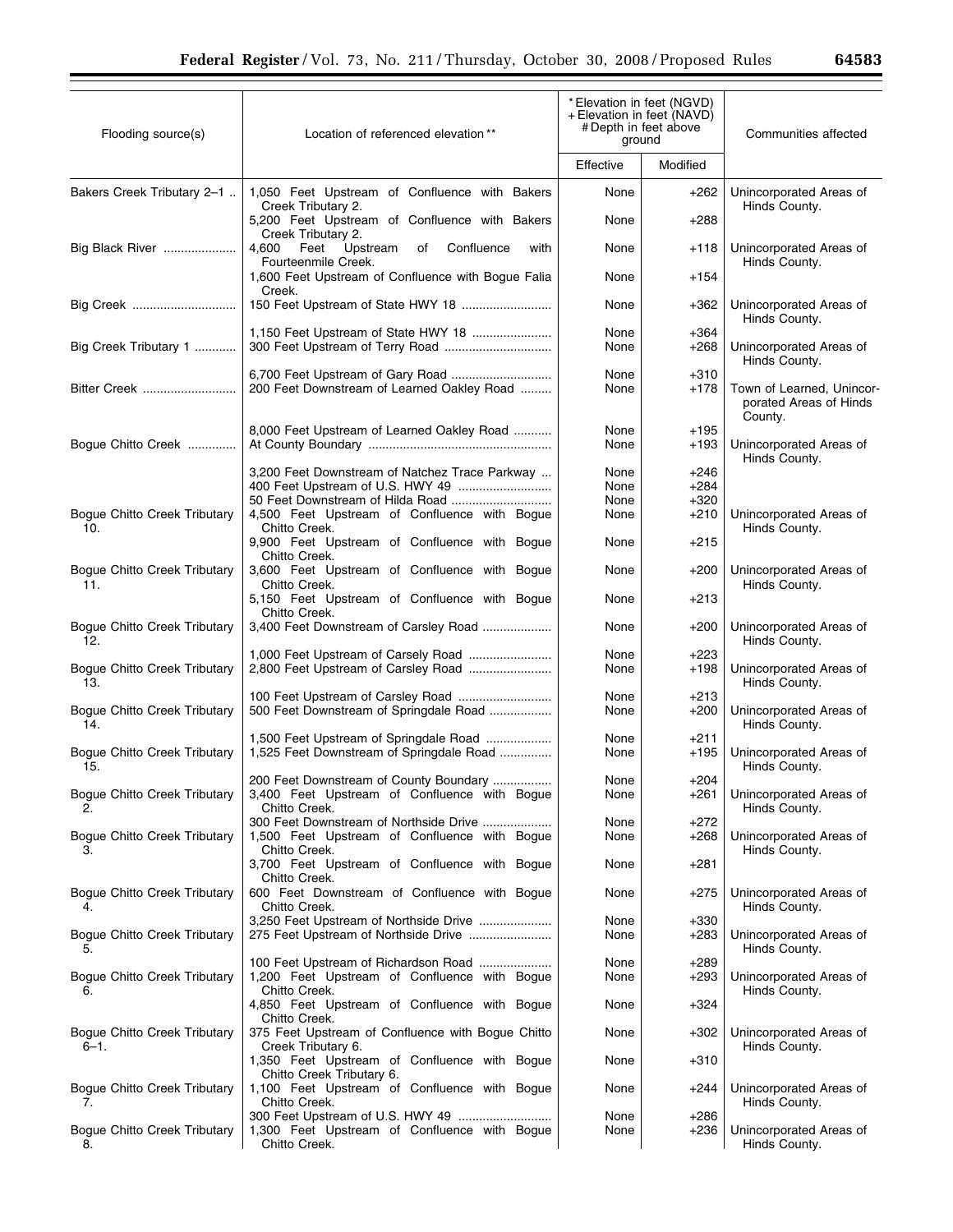Ξ

÷

| Flooding source(s)                        | Location of referenced elevation**                                                                                   | * Elevation in feet (NGVD)<br>+ Elevation in feet (NAVD)<br># Depth in feet above<br>ground |                          | Communities affected                     |  |
|-------------------------------------------|----------------------------------------------------------------------------------------------------------------------|---------------------------------------------------------------------------------------------|--------------------------|------------------------------------------|--|
|                                           |                                                                                                                      | Effective                                                                                   | Modified                 |                                          |  |
| Bogue Chitto Creek Tributary<br>$8 - 1$ . | 7,300 Feet Upstream of County Line Road<br>1,450 Feet Upstream of Confluence with Bogue<br>Chitto Creek Tributary 8. | None<br>None                                                                                | $+290$<br>$+257$         | Unincorporated Areas of<br>Hinds County. |  |
| Bogue Chitto Creek Tributary<br>9.        | 5,500 Feet Upstream of Confluence with Bogue<br>Chitto Creek.                                                        | None<br>None                                                                                | $+275$<br>$+222$         | Unincorporated Areas of<br>Hinds County. |  |
| Bogue Chitto Creek Tributary<br>$9 - 1$ . | 1,700 Feet Downstream of U.S. HWY 49                                                                                 | None<br>None                                                                                | $+305$<br>$+228$         | Unincorporated Areas of<br>Hinds County. |  |
| Bogue Chitto Creek Tributary<br>$9 - 2.$  | 1,600 Feet Downstream of MacLean Road                                                                                | None<br>None                                                                                | $+247$<br>+247           | Unincorporated Areas of<br>Hinds County. |  |
| Bogue Chitto Creek Tributary<br>$9 - 3.$  | 2,400 Feet Upstream of MacLean Road<br>1,000 Feet Upstream of MacLean Road                                           | None<br>None                                                                                | $+256$<br>$+258$         | Unincorporated Areas of<br>Hinds County. |  |
| Bogue Chitto Creek Tributary<br>$9 - 4$ . | 500 Feet Downstream of Billy Bell Road                                                                               | None<br>None                                                                                | $+291$<br>$+273$         | Unincorporated Areas of<br>Hinds County. |  |
| Chestnut Creek Tributary 1                | 200 Feet Downstream of County Boundary                                                                               | None<br>None                                                                                | $+322$<br>$+269$         | Unincorporated Areas of<br>Hinds County. |  |
| Chestnut Creek Tributary 3                | 3,150 Feet Upstream of County Boundary                                                                               | None<br>None                                                                                | $+288$<br>+291           | Unincorporated Areas of<br>Hinds County. |  |
| Fleetwood Creek                           | 4,500 Feet Upstream of County Boundary                                                                               | None<br>None                                                                                | $+306$<br>$+202$         | Unincorporated Areas of<br>Hinds County. |  |
|                                           | 2,400 Feet Upstream of Confluence with Fleetwood<br>Creek Tributary 4.                                               | None                                                                                        | $+248$                   |                                          |  |
| Fleetwood Creek Tributary 1               | 1,700 Feet Upstream of Confluence with Fleetwood<br>Creek.                                                           | None                                                                                        | +221                     | Unincorporated Areas of<br>Hinds County. |  |
| Fleetwood Creek Tributary 2               | 7,900 Feet Upstream of Confluence with Fleetwood<br>Creek.<br>2,250 Feet Upstream of Confluence with Fleetwood       | None<br>None                                                                                | $+240$<br>$+228$         | Unincorporated Areas of                  |  |
| Fleetwood Creek Tributary 3               | Creek.<br>350 Feet Upstream of Private Farm Road<br>1,250 Feet Upstream of Confluence with Fleetwood                 | None<br>None                                                                                | $+250$<br>$+229$         | Hinds County.<br>Unincorporated Areas of |  |
|                                           | Creek.<br>7,900 Feet Upstream of Confluence with Fleetwood<br>Creek.                                                 | None                                                                                        | $+256$                   | Hinds County.                            |  |
| Fleetwood Creek Tributary 4               | 200 Feet Upstream of Confluence with Fleetwood<br>Creek.<br>3,600 Feet Upstream of Confluence with Fleetwood         | None<br>None                                                                                | +242<br>$+254$           | Unincorporated Areas of<br>Hinds County. |  |
| Fourteenmile Creek                        | Creek.<br>9,450 Feet Downstream of Newman Road                                                                       | None                                                                                        | +119                     | Unincorporated Areas of<br>Hinds County. |  |
| Fourteenmile Creek Tributary<br>1.        | 400 Feet Upstream of Old Port Gibson Road<br>650 Feet Downstream of Smith Station Road                               | None<br>None                                                                                | $+226$<br>+135           | Unincorporated Areas of<br>Hinds County. |  |
| Fourteenmile Creek Tributary<br>2.        | 10,650 Feet Upstream of Smith Station Road<br>1,800 Feet Downstream of U.S. HWY 18                                   | None<br>None                                                                                | $+157$<br>+224           | Unincorporated Areas of<br>Hinds County. |  |
| French Creek Tributary 1                  | 1,400 Feet Downstream of Dry Grove Road<br>1,550 Feet Downstream of U.S. HWY 80                                      | None<br>None<br>None                                                                        | $+252$<br>+301<br>$+316$ | City of Clinton.                         |  |
| French Creek Tributary 2                  | 1,100 Feet Upstream of Confluence with French<br>Creek Tributary 1.                                                  | None<br>None                                                                                | $+302$<br>$+329$         | City of Clinton.                         |  |
| French Creek Tributary 3                  | 1,450 Feet Upstream of Confluence with French<br>Creek.                                                              | None                                                                                        | +300                     | City of Clinton, City of<br>Jackson.     |  |
|                                           | 3,450 Feet Upstream of Confluence with French<br>Creek.                                                              | None                                                                                        | $+308$                   |                                          |  |
| French Creek Tributary 4                  | 1,600 Feet Upstream of Confluence with French<br>Creek.<br>1,700 Feet Upstream of Norman Road                        | None<br>None                                                                                | +309<br>$+339$           | City of Jackson.                         |  |
| French Creek Tributary 5                  |                                                                                                                      | None<br>None                                                                                | $+326$<br>$+327$         | City of Jackson.                         |  |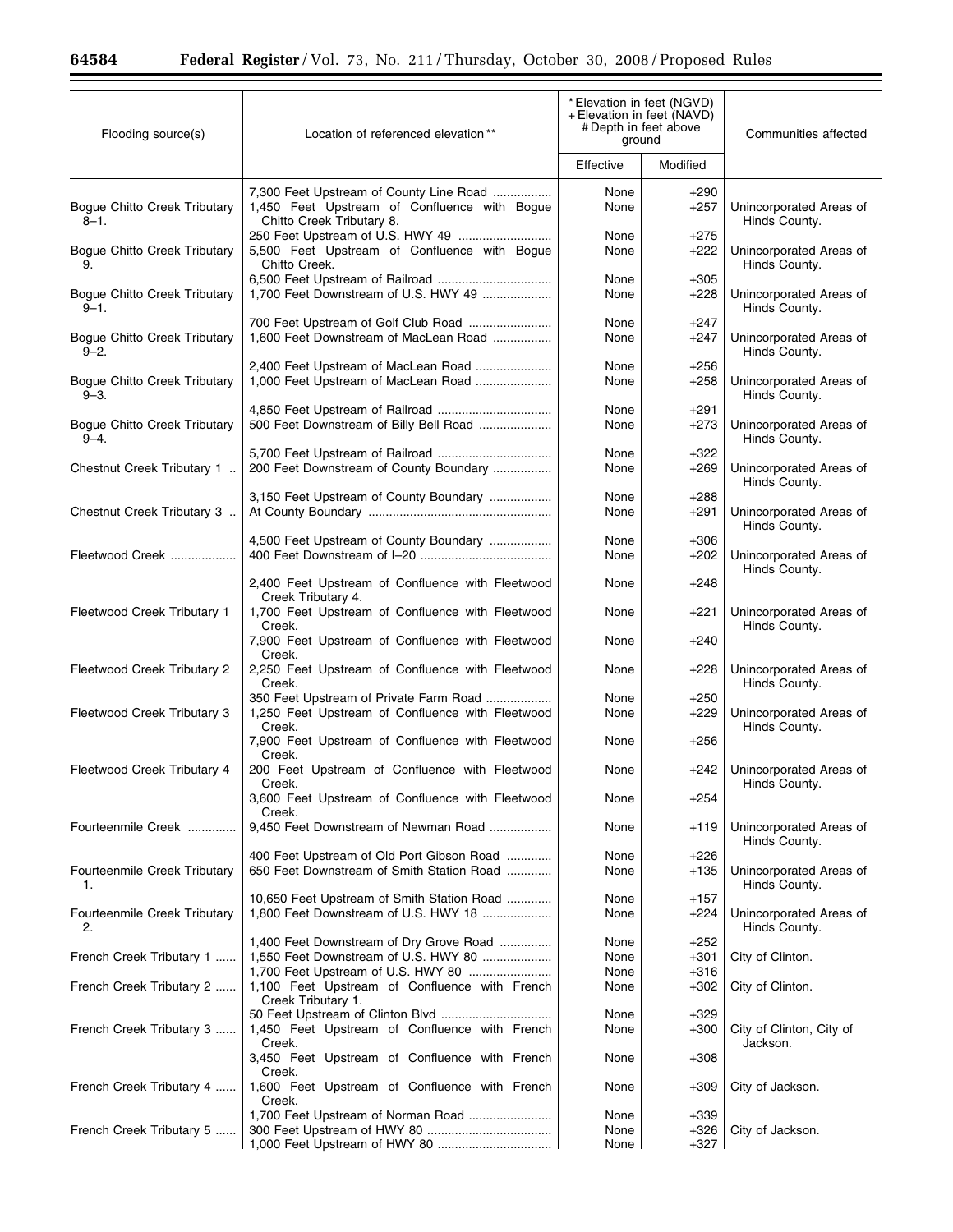| Flooding source(s)                        | Location of referenced elevation**                                                                         | * Elevation in feet (NGVD)<br>+ Elevation in feet (NAVD)<br># Depth in feet above<br>ground |                  | Communities affected                                           |
|-------------------------------------------|------------------------------------------------------------------------------------------------------------|---------------------------------------------------------------------------------------------|------------------|----------------------------------------------------------------|
|                                           |                                                                                                            | Effective                                                                                   | Modified         |                                                                |
| Hanging Moss Creek Tribu-<br>tary 1.      | 1,100 Feet Upstream of Confluence with Hanging<br>Moss Creek.                                              | None                                                                                        | $+328$           | City of Jackson, Unincor-<br>porated Areas of Hinds<br>County. |
|                                           | 3,200 Feet Upstream of Confluence with Hanging<br>Moss Creek.                                              | None                                                                                        | $+338$           |                                                                |
| Hanging Moss Creek Tribu-<br>tary 2.      | 400 Feet Downstream of Graven Road                                                                         | None                                                                                        | $+338$           | Unincorporated Areas of<br>Hinds County.                       |
| Hanging Moss Creek Tribu-<br>tary 3.      | 500 Feet Upstream of Confluence with Hanging Moss<br>Creek.                                                | None<br>None                                                                                | $+355$<br>$+334$ | Unincorporated Areas of<br>Hinds County.                       |
|                                           | 4,900 Feet Upstream of Confluence with Hanging<br>Moss Creek.                                              | None                                                                                        | $+355$           |                                                                |
| Hanging Moss Creek Tribu-<br>tary $5-1$ . | 250 Feet Downstream of Beasley Road                                                                        | None                                                                                        | $+314$           | City of Jackson.                                               |
| Harris Creek                              | 950 Feet Upstream of Westwind Road                                                                         | None<br>None                                                                                | $+344$<br>$+280$ | Unincorporated Areas of<br>Hinds County.                       |
| Harris Creek Tributary 1                  | 700 Feet Upstream of Confluence with Harris Creek                                                          | None<br>None                                                                                | $+333$<br>$+301$ | Unincorporated Areas of<br>Hinds County.                       |
| Jackson Creek                             | 6,700 Feet Upstream of Green Gable Road<br>5,500 Feet Upstream of Confluence with Bakers<br>Creek.         | None<br>None                                                                                | $+333$<br>$+150$ | Unincorporated Areas of<br>Hinds County.                       |
| Limekiln Creek                            | 7,100 Feet Upstream of Confluence with Bakers<br>Creek.                                                    | None<br>None                                                                                | $+204$<br>$+204$ | Unincorporated Areas of<br>Hinds County.                       |
| Limekiln Creek Tributary 1                | 4,100 Feet Upstream of Confluence with Limekiln<br>Creek.                                                  | None<br>None                                                                                | $+245$<br>$+211$ | Unincorporated Areas of<br>Hinds County.                       |
|                                           | 14,800 Feet Upstream of Confluence with Limekiln<br>Creek.                                                 | None                                                                                        | $+236$           |                                                                |
| Limekiln Creek Tributary 1-1              | 2,000 Feet Downstream of Stigger Road                                                                      | None                                                                                        | $+214$           | Unincorporated Areas of<br>Hinds County.                       |
| Limekiln Creek Tributary 2                | 6,800 Feet Upstream of Stigger Road                                                                        | None<br>None                                                                                | $+233$<br>$+219$ | Unincorporated Areas of<br>Hinds County.                       |
|                                           | 2,900 Feet Upstream of Confluence with Limekiln<br>Creek Tributary 2-1.                                    | None                                                                                        | $+242$           |                                                                |
| Limekiln Creek Tributary 2-1              |                                                                                                            | None                                                                                        | $+234$           | Unincorporated Areas of<br>Hinds County.                       |
| Limekiln Creek Tributary 3                | 4,000 Feet Upstream of Confluence with Limekiln<br>Creek.                                                  | None<br>None                                                                                | $+258$<br>$+226$ | Unincorporated Areas of<br>Hinds County.                       |
| Lindsey Creek                             | 300 Feet Downstream of County Boundary                                                                     | None<br>None                                                                                | $+236$<br>$+244$ | City of Clinton, Unincor-<br>porated Areas of Hinds<br>County. |
|                                           | 700 Feet Upstream of Natchez Trace Parkway                                                                 | None                                                                                        | $+270$           |                                                                |
|                                           | 550 Feet Downstream of Neal Street                                                                         | None<br>None                                                                                | $+312$<br>$+330$ |                                                                |
| Lindsey Creek Tributary 1                 | 4,350 Feet Upstream of Confluence with Lindsey<br>Creek.<br>5,900 Feet Upstream of Confluence with Lindsey | None<br>None                                                                                | $+245$<br>$+258$ | Unincorporated Areas of<br>Hinds County.                       |
| Lindsey Creek Tributary 3                 | Creek.<br>2,000 Feet Upstream of Confluence with Lindsey                                                   | None                                                                                        | $+277$           | Unincorporated Areas of                                        |
|                                           | Creek.                                                                                                     |                                                                                             |                  | Hinds County.                                                  |
| Little Bakers Creek                       | 1,100 Feet Downstream of Private Farm Road                                                                 | None<br>None                                                                                | $+295$<br>$+213$ | Town of Bolton, Unincor-<br>porated Areas of Hinds<br>County.  |
| Little Bakers Creek Tributary<br>1.       | 1,800 Feet Upstream of Confluence with Little Bakers<br>Creek.                                             | None<br>None                                                                                | +281<br>$+220$   | Unincorporated Areas of<br>Hinds County.                       |
| Little Bakers Creek Tributary             | 700 Feet Upstream of Confluence with Little Bakers                                                         | None<br>None                                                                                | $+239$<br>$+230$ | Unincorporated Areas of                                        |
| 2.                                        | Creek.<br>5,400 Feet Upstream of Confluence with Little Bakers<br>Creek.                                   | None                                                                                        | $+262$           | Hinds County.                                                  |

 $\equiv$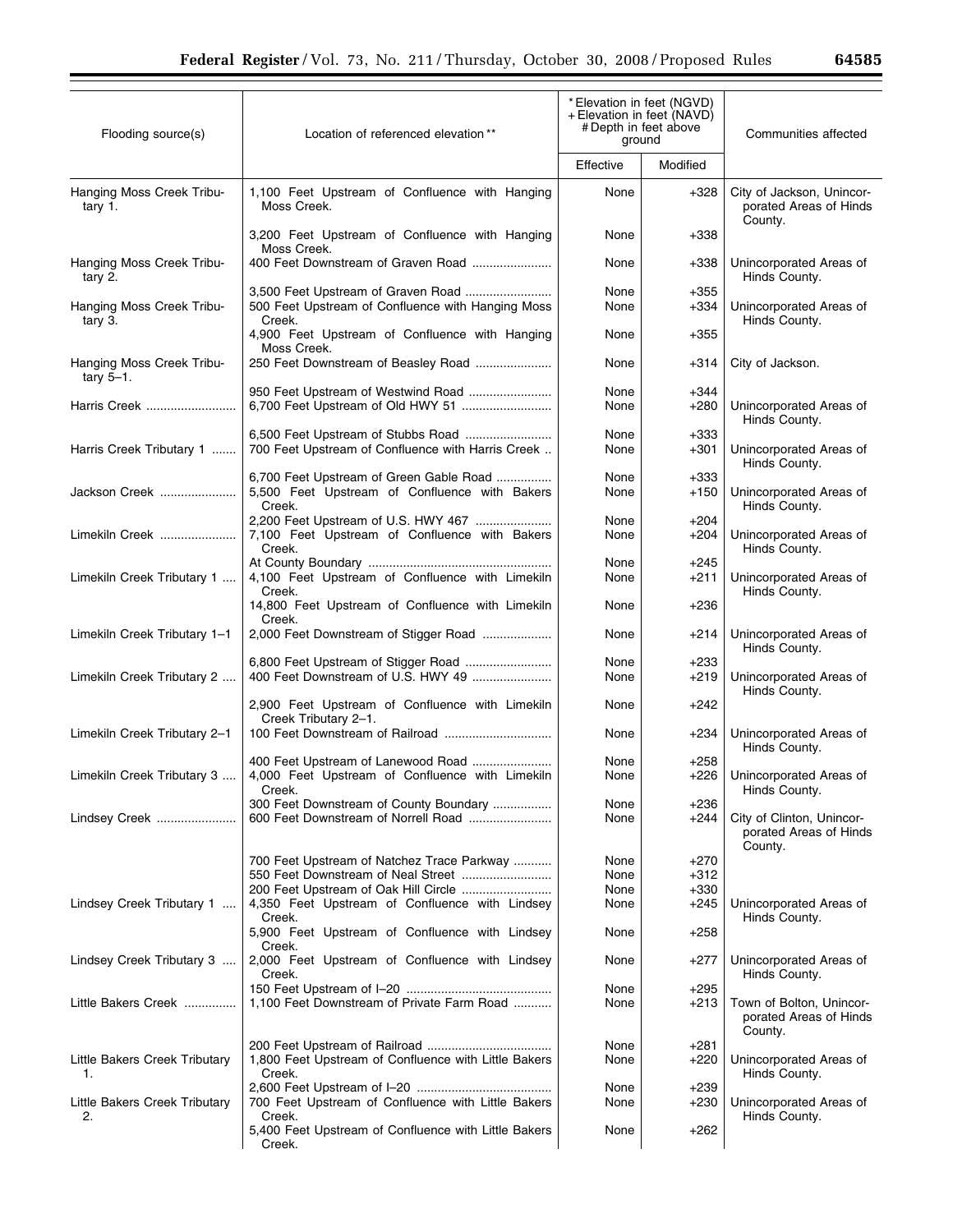Ξ

| Flooding source(s)                         | Location of referenced elevation**                                                                       | * Elevation in feet (NGVD)<br>+ Elevation in feet (NAVD)<br># Depth in feet above<br>ground |                            | Communities affected                                         |  |
|--------------------------------------------|----------------------------------------------------------------------------------------------------------|---------------------------------------------------------------------------------------------|----------------------------|--------------------------------------------------------------|--|
|                                            |                                                                                                          | Effective                                                                                   | Modified                   |                                                              |  |
| Little Bakers Creek Tributary<br>З.        | 400 Feet Upstream of Williamson Road                                                                     | None                                                                                        | $+254$                     | Unincorporated Areas of<br>Hinds County.                     |  |
| Little Bakers Creek Tributary<br>$3 - 1$ . | 500 Feet Upstream of Williamson Road                                                                     | None<br>None                                                                                | $+268$<br>$+254$           | Unincorporated Areas of<br>Hinds County, City of<br>Clinton. |  |
| Little Bakers Creek Tributary<br>4.        | 4,250 Feet Upstream of Williamson Road<br>1,500 Feet Upstream of Confluence with Little Bakers<br>Creek. | None<br>None                                                                                | $+280$<br>$+254$           | Unincorporated Areas of<br>Hinds County.                     |  |
|                                            | 5,900 Feet Upstream of Confluence with Little Bakers<br>Creek.                                           | None                                                                                        | $+270$                     |                                                              |  |
| Little Bakers Creek Tributary<br>5.        | 950 Feet Upstream of Confluence with Little Bakers<br>Creek.                                             | None                                                                                        | $+268$                     | City of Clinton.                                             |  |
|                                            | 2,700 Feet Upstream of Confluence with Little Bakers<br>Creek.                                           | None                                                                                        | $+280$                     |                                                              |  |
| Little Bakers Creek Tributary<br>6.        | 500 Feet Upstream of Confluence with Little Bakers<br>Creek.                                             | None                                                                                        | $+271$                     | City of Clinton.                                             |  |
| Little Creek                               | 400 Feet Downstream of Flowers Road                                                                      | None<br>None                                                                                | $+291$<br>$+310$           | Unincorporated Areas of<br>Hinds County.                     |  |
| Lynch Creek                                | 300 Feet Downstream of Flag Chapel Road                                                                  | None<br>*362<br>*366                                                                        | $+310$<br>$+355$<br>$+363$ | City of Jackson.                                             |  |
| Lynch Creek Tributary 5-1                  | 1,350 Feet Upstream of Flag Chapel Road<br>1,050 Feet Upstream of Confluence with Lynch Creek            | None<br>None                                                                                | $+377$<br>$+335$           | City of Jackson.                                             |  |
| McDonald Creek                             | 4,150 Feet Upstream of Confluence with Lynch Creek                                                       | None<br>None                                                                                | $+352$<br>$+212$           | Unincorporated Areas of                                      |  |
| Patrol Creek                               | 200 Feet Upstream of Dry Grove Road<br>1,000 Feet Upstream of Confluence with Lindsey                    | None<br>None                                                                                | $+247$<br>$+268$           | Hinds County.<br>City of Clinton.                            |  |
|                                            | Creek.<br>2,900 Feet Upstream of Confluence with Lindsey<br>Creek.                                       | None                                                                                        | $+268$                     |                                                              |  |
| Pearl River Tributary 1                    |                                                                                                          | None                                                                                        | $+260$                     | Unincorporated Areas of<br>Hinds County.                     |  |
| Pearl River Tributary 2                    |                                                                                                          | None<br>None                                                                                | $+299$<br>$+265$           | Unincorporated Areas of<br>Hinds County.                     |  |
| Rhodes Creek                               | 15,000 Feet Upstream of North Siwell Road                                                                | None<br>None                                                                                | $+330$<br>$+391$           | Unincorporated Areas of<br>Hinds County.                     |  |
| Rhodes Creek Tributary 1                   | 16,000 Feet Upstream of North Siwell Road<br>3,150 Feet Upstream of Confluence with Rhodes<br>Creek.     | None<br>None                                                                                | $+396$<br>$+258$           | Unincorporated Areas of<br>Hinds County.                     |  |
|                                            | 2,000 Feet Upstream of Confluence with Rhodes<br>Creek.                                                  | None                                                                                        | $+271$                     |                                                              |  |
| Rhodes Creek Tributary 4                   | 2,800 Feet Upstream of Confluence with Rhodes<br>Creek.                                                  | None                                                                                        | $+275$                     | Unincorporated Areas of<br>Hinds County.                     |  |
| Rhodes Creek Tributary 5                   | 2,300 Feet Upstream of Confluence with Rhodes<br>Creek.                                                  | None<br>None                                                                                | $+338$<br>$+293$           | Unincorporated Areas of<br>Hinds County.                     |  |
|                                            | 3,900 Feet Upstream of Confluence with Rhodes<br>Creek.                                                  | None                                                                                        | $+299$                     |                                                              |  |
| Rhodes Creek Tributary 6                   | 2,100 Feet Upstream of Confluence with Rhodes<br>Creek.                                                  | None                                                                                        | $+295$                     | Unincorporated Areas of<br>Hinds County.                     |  |
| Robertson Creek                            | 2,800 Feet Upstream of Confluence with Rhodes<br>Creek.                                                  | None                                                                                        | $+299$                     | Unincorporated Areas of<br>Hinds County.                     |  |
| Smith Creek Tributary 4                    |                                                                                                          | None<br>None                                                                                | $+306$<br>+263             | Unincorporated Areas of<br>Hinds County.                     |  |
| Snake Creek                                |                                                                                                          | None<br>None                                                                                | $+312$<br>$+283$           | Unincorporated Areas of<br>Hinds County.                     |  |
|                                            | 5,600 Feet Upstream of Confluence with Snake<br>Creek Tributary 1.                                       | None                                                                                        | $+313$                     |                                                              |  |
| Snake Creek Tributary 1                    |                                                                                                          | None                                                                                        | $+306$                     | Unincorporated Areas of<br>Hinds County.                     |  |
|                                            |                                                                                                          | None                                                                                        | +317                       |                                                              |  |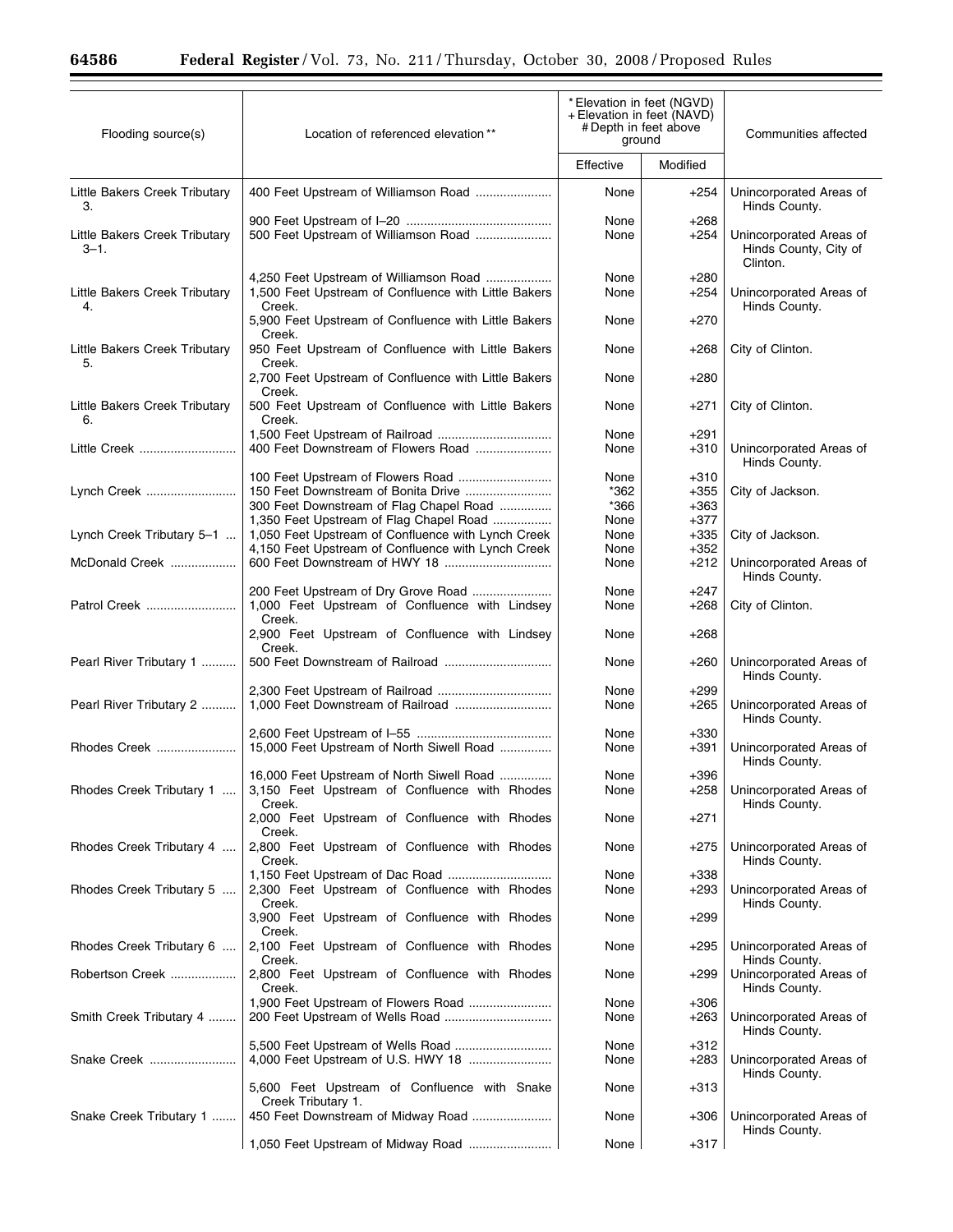| Flooding source(s)                                 | Location of referenced elevation**                                                                                                 | * Elevation in feet (NGVD)<br>+ Elevation in feet (NAVD)<br># Depth in feet above<br>ground |                            | Communities affected                                                  |
|----------------------------------------------------|------------------------------------------------------------------------------------------------------------------------------------|---------------------------------------------------------------------------------------------|----------------------------|-----------------------------------------------------------------------|
|                                                    |                                                                                                                                    | Effective                                                                                   | Modified                   |                                                                       |
| Straight Fence Creek                               | 10,500 Feet Upstream of Confluence with Bogue<br>Chitto Creek.                                                                     | None                                                                                        | $+203$                     | Unincorporated Areas of<br>Hinds County.                              |
| Straight Fence Creek Tribu-<br>tary 1.             | 750 Feet Downstream of Williamson Road<br>750 Feet Downstream of McGuffee Road                                                     | None<br>None                                                                                | $+241$<br>+217             | Unincorporated Areas of<br>Hinds County.                              |
| <b>Straight Fence Creek Tribu-</b><br>tary $1-1$ . | 200 Feet Downstream of Clinton-Tinnin Road<br>700 Feet Downstream of McGuffee Road                                                 | None<br>None                                                                                | $+240$<br>$+217$           | Unincorporated Areas of<br>Hinds County.                              |
| Straight Fence Creek Tribu-<br>tary 2.             | 800 Feet Downstream of McGuffee Road                                                                                               | None<br>None                                                                                | $+226$<br>+217             | Unincorporated Areas of<br>Hinds County.                              |
|                                                    | 2,000 Feet Upstream of Confluence with Straight<br>Fence Creek Tributary 2-1.                                                      | None                                                                                        | $+238$                     |                                                                       |
| Straight Fence Creek Tribu-<br>tary $2-1$ .        | 1,350 Feet Upstream of Confluence with Straight<br>Fence Creek Tributary 2.                                                        | None                                                                                        | $+235$                     | Unincorporated Areas of<br>Hinds County.                              |
|                                                    | 3,400 Feet Upstream of Confluence with Straight<br>Fence Creek Tributary 2.                                                        | None                                                                                        | $+242$                     |                                                                       |
| Straight Fence Creek Tribu-<br>tary 3.             | 3,800 Feet Upstream of Confluence with Straight<br>Fence Creek.<br>100 Feet Downstream of Jimmy Williams Road                      | None<br>None                                                                                | +218<br>$+254$             | Unincorporated Areas of<br>Hinds County.                              |
| <b>Straight Fence Creek Tribu-</b><br>tary $3-1$ . | 300 Feet Upstream of Confluence with Straight Fence<br>Creek Tributary 3.                                                          | None                                                                                        | $+245$                     | Unincorporated Areas of<br>Hinds County.                              |
| Straight Fence Creek Tribu-<br>tary 4.             | 2,800 Feet Upstream of McGuffee Road<br>1,000 Feet Upstream of Confluence with Straight<br>Fence Creek.                            | None<br>None                                                                                | $+263$<br>$+222$           | Unincorporated Areas of<br>Hinds County.                              |
| Straight Fence Creek Tribu-                        | 1,500 Feet Upstream of Noah Johnson Road<br>900 Feet Upstream of Confluence with Straight Fence<br>Creek Tributary 5.              | None<br>None                                                                                | $+247$<br>$+246$           | Unincorporated Areas of<br>Hinds County.                              |
| tary $5-1$ .                                       | 3,050 Feet Upstream of Confluence with Straight<br>Fence Creek Tributary 5.                                                        | None                                                                                        | $+259$                     |                                                                       |
| Straight Fence Creek Tribu-<br>tary 6.             | 200 Feet Downstream of Williamson Road                                                                                             | None                                                                                        | +252                       | Unincorporated Areas of<br>Hinds County.                              |
|                                                    | 4,300 Feet Upstream of Confluence with Straight<br>Fence Creek Tributary 6-2.                                                      | None                                                                                        | $+259$                     |                                                                       |
| Straight Fence Creek Tribu-<br>tary $6-1$ .        | 1,600 Feet Upstream of Confluence with Straight<br>Fence Creek Tributary 6.                                                        | None                                                                                        | +245                       | Unincorporated Areas of<br>Hinds County.                              |
| Straight Fence Creek Tribu-                        | 5,350 Feet Upstream of Confluence with Straight<br>Fence Creek Tributary 6.<br>400 Feet Upstream of Confluence with Straight Fence | None<br>None                                                                                | $+257$<br>$+258$           | Unincorporated Areas of                                               |
| tary $6-2$ .                                       | Creek Tributary 6.<br>1,300 Feet Upstream of Confluence with Straight                                                              | None                                                                                        | $+265$                     | Hinds County.                                                         |
| <b>Straight Fence Creek Tribu-</b><br>tary 7.      | Fence Creek Tributary 6.<br>1,900 Feet Downstream of Pinehaven Place                                                               | None                                                                                        |                            | +264   City of Clinton, Unincor-<br>porated Areas of Hinds<br>County. |
|                                                    | 100 Feet Downstream of Pinehaven Road                                                                                              | None                                                                                        | $+285$                     |                                                                       |
| Stream B                                           | 400 Feet Upstream of Joe Cocker Road                                                                                               | None                                                                                        | +236                       | Unincorporated Areas of<br>Hinds County.                              |
| Stream B Tributary 1                               | 500 Feet Downstream of County Boundary<br>1,400 Feet Upstream of Confluence with Stream B                                          | None<br>None                                                                                | $+263$<br>$+250$           | Unincorporated Areas of<br>Hinds County.                              |
| Stream B Tributary 2                               | 2,800 Feet Upstream of Confluence with Stream B                                                                                    | None<br>None                                                                                | $+260$<br>$+248$           | Unincorporated Areas of<br>Hinds County.                              |
| Straight Fence Creek Tribu-                        | 2,800 Feet Upstream of Confluence with Straight                                                                                    | None<br>None                                                                                | $+258$<br>+236             | Unincorporated Areas of                                               |
| tary 5.                                            | Fence Creek.<br>6,800 Feet Upstream of Confluence with Straight<br>Fence Creek.                                                    | None                                                                                        | $+274$                     | Hinds County.                                                         |
| Terrell Creek                                      | 600 Feet Downstream of Fairchilds Road                                                                                             | None                                                                                        | +169                       | Unincorporated Areas of<br>Hinds County.                              |
| Town Creek                                         | 2,000 Feet Upstream of Unnamed Field Road                                                                                          | None<br>None                                                                                | +194<br>$+350$             | City of Jackson.                                                      |
| Town Creek Tributary 2                             | 100 Feet Upstream of Michael Avalon Street<br>700 Feet Upstream of Michael Avalon Street                                           | None<br>None<br>None                                                                        | $+369$<br>$+328$<br>$+328$ | City of Jackson.                                                      |
| Trahon Creek Tributary 3<br>Turkey Creek           | 250 Feet Upstream of Lake Catherine Dam<br>2,000 Feet Downstream of Mt Moriah Road                                                 | None<br>None                                                                                | $+325$<br>+167             | City of Jackson.<br>Unincorporated Areas of<br>Hinds County.          |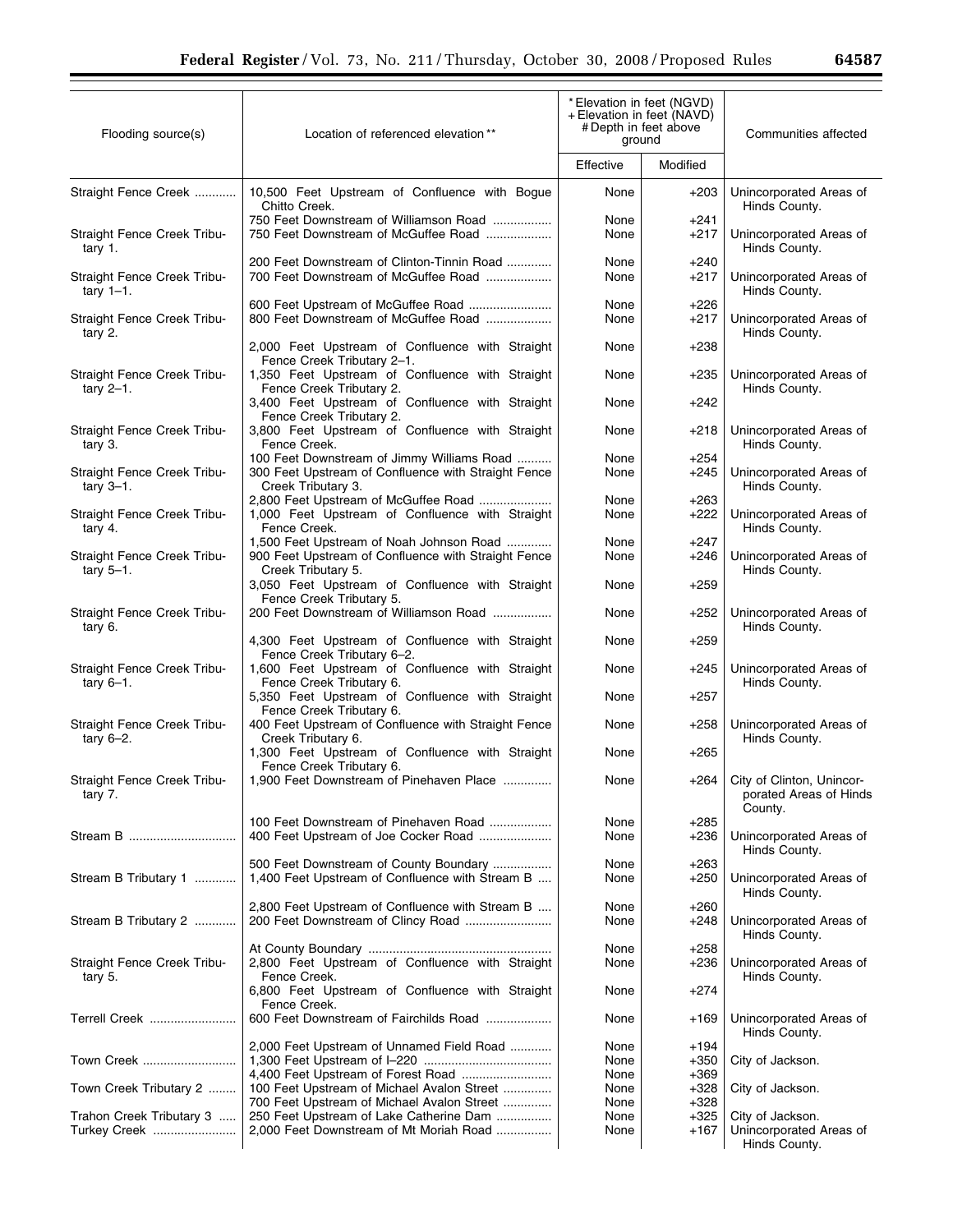| Flooding source(s)         | Location of referenced elevation**                                                                                            | *Elevation in feet (NGVD)<br>+ Elevation in feet (NAVD)<br># Depth in feet above<br>ground |                  | Communities affected                                         |
|----------------------------|-------------------------------------------------------------------------------------------------------------------------------|--------------------------------------------------------------------------------------------|------------------|--------------------------------------------------------------|
|                            |                                                                                                                               | Effective                                                                                  | Modified         |                                                              |
| Turkey Creek Tributary 1   | 2,000 Feet Upstream of Confluence with Turkey<br>Creek.                                                                       | None<br>None                                                                               | $+244$<br>$+206$ | Unincorporated Areas of<br>Hinds County.                     |
| Turkey Creek Tributary 2   | 5,000 Feet Upstream of Confluence with Turkey<br>Creek.                                                                       | None<br>None                                                                               | $+235$<br>$+227$ | Unincorporated Areas of<br>Hinds County, Town of<br>Terry.   |
| Twelvemile Creek           | 4,200 Feet Upstream of Natchez Trace Parkway<br>8,000 Feet Upstream<br>Confluence<br>of<br>with<br>Fourteenmile Creek.        | None<br>None                                                                               | $+245$<br>$+155$ | Unincorporated Areas of<br>Hinds County.                     |
| Vaughn Creek               | Confluence<br>3.400<br>Feet<br>Upstream<br>of<br>with<br>Fourteenmile Creek.<br>6,500 Feet Downstream of Volley Campbell Road | None<br>None                                                                               | $+178$<br>$+286$ | Town of Terry, Unincor-<br>porated Areas of Hinds<br>County. |
| Vaughn Creek Tributary 1   | 2,800 Feet Upstream of Volley Campbell Road<br>4,200 Feet Upstream of Confluence with Vaughn<br>Creek.                        | None<br>None                                                                               | $+308$<br>$+272$ | Unincorporated Areas of<br>Hinds County.                     |
| Vaughn Creek Tributary 1-1 | 300 Feet Upstream of Jack Johnson Road<br>2,700 Feet Upstream of Confluence with Vaughn<br>Creek Tributary 1.                 | None<br>None                                                                               | $+291$<br>$+281$ | Unincorporated Areas of<br>Hinds County.                     |
|                            | 3,500 Feet Upstream of Confluence with Vaughn<br>Creek Tributary 1.                                                           | None                                                                                       | $+285$           |                                                              |
| Vaughn Creek Tributary 3   | 1,600 Feet Upstream of Confluence with Vaughn<br>Creek.<br>2,000 Feet Upstream of Confluence with Vaughn                      | None<br>None                                                                               | $+292$<br>$+301$ | Unincorporated Areas of<br>Hinds County.                     |
|                            | Creek Tributary 3.<br>650 Feet Upstream of Jack Johnson Road<br>5,500 Feet Upstream of Confluence with Vaughn                 | None<br>None                                                                               | $+314$<br>$+320$ |                                                              |
| Vaughn Creek Tributary 3-2 | Creek Tributary 3.<br>1,000 Feet Upstream of Confluence with Vaughn<br>Creek Tributary 3.                                     | None                                                                                       | $+308$           | Unincorporated Areas of<br>Hinds County.                     |
|                            | 150 Feet Upstream of Cassidy Road                                                                                             | None                                                                                       | $+317$           |                                                              |

+ North American Vertical Datum.

# Depth in feet above ground.

\*\* BFEs to be changed include the listed downstream and upstream BFEs, and include BFEs located on the stream reach between the referenced locations above. Please refer to the revised Flood Insurance Rate Map located at the community map repository (see below) for exact locations of all BFEs to be changed.

Send comments to William R. Blanton, Jr., Chief, Engineering Management Branch, Mitigation Directorate, Federal Emergency Management Agency, 500 C Street, SW., Washington, DC 20472.

#### **ADDRESSES**

#### **City of Clinton**

Maps are available for inspection at Clinton City Hall, 300 Jefferson Street, Clinton, MS 39056.

**City of Jackson** 

Maps are available for inspection at Department of Public Works, 200 South President Street, Jackson, MS 39205.

### **Town of Bolton**

Maps are available for inspection at Bolton Town Hall, 202 Bolton-Raymond Road, Bolton, MS 39041.

**Town of Learned** 

Maps are available for inspection at 521 Cherry Street, Learned, MS 39154.

#### **Town of Terry**

Maps are available for inspection at Terry Town Hall, 315 Cunningham Avenue, Terry, MS 39170.

#### **Unincorporated Areas of Hinds County**

Maps are available for inspection at Hinds County Permit and Zoning Office, 127 West Main Street, Raymond, MS 39154.

| East Branch Wappinger<br>Creek Reach 1. | Approximately 665 feet upstream of New York State<br>Route 82.      | None | +282   | Town of Washington.                                                                                                              |
|-----------------------------------------|---------------------------------------------------------------------|------|--------|----------------------------------------------------------------------------------------------------------------------------------|
|                                         | Approximately 1,529 feet upstream of New York State<br>Route 82.    | None | $+283$ |                                                                                                                                  |
| Fishkill Creek                          | Approximately 300 feet upstream of confluence with<br>Hudson River. | $+8$ |        | Town of Beekman, City of<br>Beacon. Town of East<br>Fishkill, Town of Fishkill,<br>Town of Union Vale, Vil-<br>lage of Fishkill. |

#### **Dutchess County, New York, and Incorporated Areas**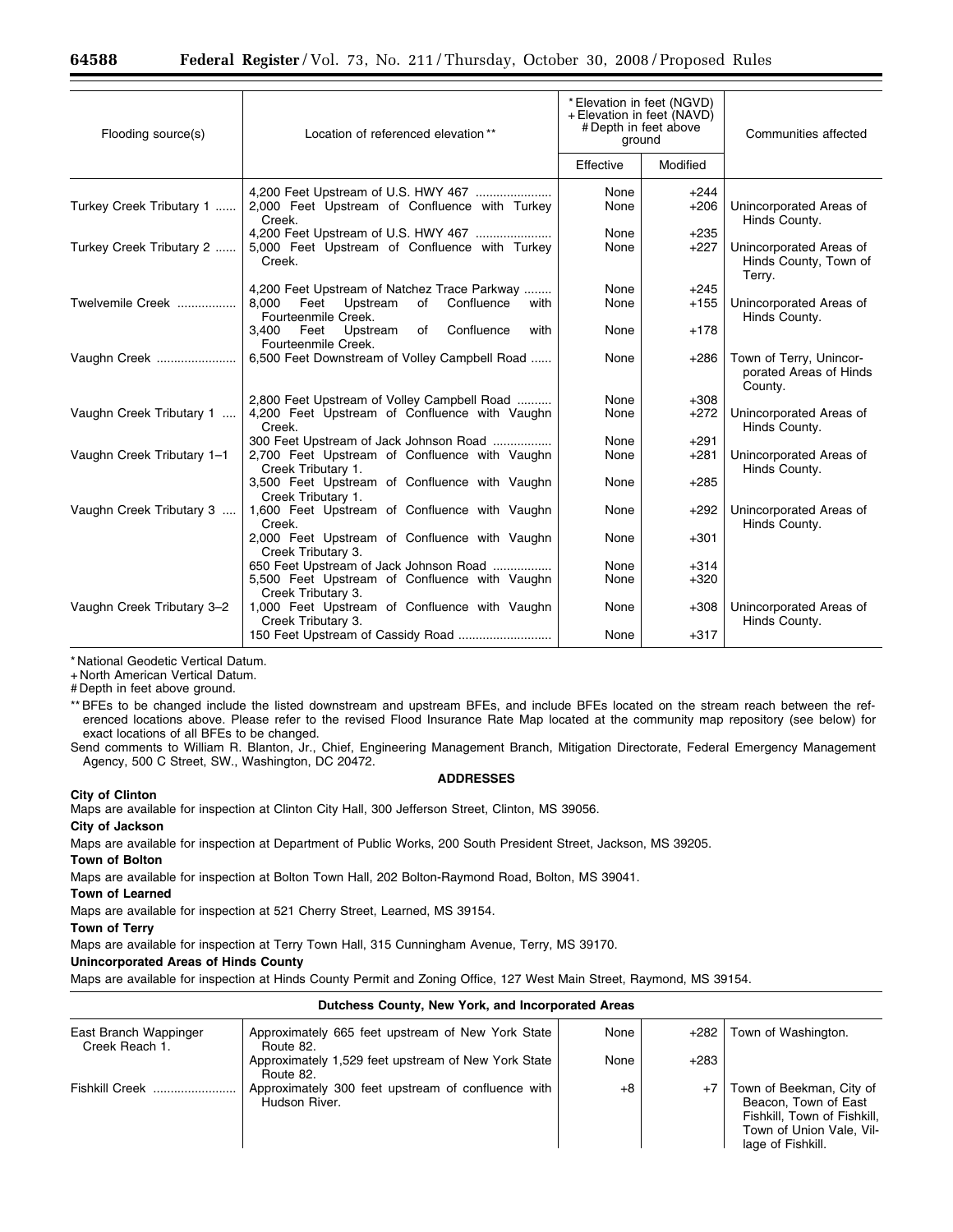| Location of referenced elevation**                                      | * Elevation in feet (NGVD)<br>+ Elevation in feet (NAVD)<br># Depth in feet above<br>ground                                                                                                                                                                                                                                                                                                                                                                                              |                                        | Communities affected                                  |
|-------------------------------------------------------------------------|------------------------------------------------------------------------------------------------------------------------------------------------------------------------------------------------------------------------------------------------------------------------------------------------------------------------------------------------------------------------------------------------------------------------------------------------------------------------------------------|----------------------------------------|-------------------------------------------------------|
|                                                                         | Effective                                                                                                                                                                                                                                                                                                                                                                                                                                                                                | Modified                               |                                                       |
| Just downstream of Clubhouse Lane                                       | $+487$                                                                                                                                                                                                                                                                                                                                                                                                                                                                                   | $+488$                                 |                                                       |
| Approximately 4,230 feet upstream of Crum Elbow<br>Road.                | None                                                                                                                                                                                                                                                                                                                                                                                                                                                                                     | $+252$                                 | Town of Hyde Park.                                    |
| Approximately 1.07 miles upstream of State Route 9G                     | None<br>None                                                                                                                                                                                                                                                                                                                                                                                                                                                                             | $+165$<br>$+165$                       | Town of Red Hook.                                     |
|                                                                         | None                                                                                                                                                                                                                                                                                                                                                                                                                                                                                     | $+183$                                 | Village of Red Hook.                                  |
|                                                                         | None                                                                                                                                                                                                                                                                                                                                                                                                                                                                                     | $+183$                                 |                                                       |
| 90.                                                                     | None                                                                                                                                                                                                                                                                                                                                                                                                                                                                                     |                                        | Town of Washington.                                   |
|                                                                         |                                                                                                                                                                                                                                                                                                                                                                                                                                                                                          |                                        |                                                       |
|                                                                         |                                                                                                                                                                                                                                                                                                                                                                                                                                                                                          |                                        | Town of Red Hook.                                     |
|                                                                         |                                                                                                                                                                                                                                                                                                                                                                                                                                                                                          |                                        |                                                       |
| Approximately 600 feet above confluence with<br>Tenmile River.          | $+366$                                                                                                                                                                                                                                                                                                                                                                                                                                                                                   | $+365$                                 | Town of Dover.                                        |
|                                                                         | None                                                                                                                                                                                                                                                                                                                                                                                                                                                                                     | $+424$                                 | Town of Dover.                                        |
|                                                                         | None                                                                                                                                                                                                                                                                                                                                                                                                                                                                                     | $+424$                                 |                                                       |
|                                                                         | $+294$                                                                                                                                                                                                                                                                                                                                                                                                                                                                                   | $+293$                                 | Town of East Fishkill.                                |
| Approximately 950 feet upstream of confluence with<br>Fishkill Creek.   | $+294$                                                                                                                                                                                                                                                                                                                                                                                                                                                                                   | $+293$                                 |                                                       |
|                                                                         | $+287$                                                                                                                                                                                                                                                                                                                                                                                                                                                                                   | $+292$                                 | Town of Dover, Town of<br>Amenia.                     |
| Approximately 2,824 feet upstream of Railroad                           | None                                                                                                                                                                                                                                                                                                                                                                                                                                                                                     | $+388$                                 |                                                       |
|                                                                         | $+375$                                                                                                                                                                                                                                                                                                                                                                                                                                                                                   | $+373$                                 | Town of Dover.                                        |
| Approximately 800 feet upstream of confluence with<br>Tenmile River.    | $+375$                                                                                                                                                                                                                                                                                                                                                                                                                                                                                   | $+374$                                 |                                                       |
|                                                                         | $+350$                                                                                                                                                                                                                                                                                                                                                                                                                                                                                   | $+351$                                 | Town of Beekman.                                      |
| Approximately 500 feet upstream of confluence with<br>Fishkill Creek.   | $+350$                                                                                                                                                                                                                                                                                                                                                                                                                                                                                   | $+351$                                 |                                                       |
|                                                                         | $+233$                                                                                                                                                                                                                                                                                                                                                                                                                                                                                   | $+234$                                 | Town of East Fishkill.                                |
| Approximately 1,800 feet upstream of confluence with<br>Fishkill Creek. | $+233$                                                                                                                                                                                                                                                                                                                                                                                                                                                                                   | $+234$                                 |                                                       |
| Swamp River Reach 1<br>Whaley Lake Stream                               | Approximately 30 feet upstream of Railroad<br>Approximately 1.08 miles upstream of State Route 9G<br>Approximately 937 feet upstream of Linden Avenue<br>Approximately 80 feet downstream of County Route<br>Approximately 0.55 mile downstream of Mill Street<br>Approximately 0.59 mile downstream of Mill Street<br>Approximately 0.52 mile upstream of Kitchen Road<br>Swamp River Reach 2<br>Approximately 0.59 mile upstream of Kitchen Road<br>Sylan Lake Outlet<br>Tenmile River | $+8$<br>None<br>None<br>None<br>$+364$ | $+10$<br>$+565$<br>$+566$<br>$+75$<br>$+75$<br>$+362$ |

+ North American Vertical Datum.

# Depth in feet above ground.

\*\* BFEs to be changed include the listed downstream and upstream BFEs, and include BFEs located on the stream reach between the referenced locations above. Please refer to the revised Flood Insurance Rate Map located at the community map repository (see below) for exact locations of all BFEs to be changed.

Send comments to William R. Blanton, Jr., Chief, Engineering Management Branch, Mitigation Directorate, Federal Emergency Management Agency, 500 C Street, SW., Washington, DC 20472.

#### **ADDRESSES**

### **City of Beacon**

Maps are available for inspection at Beacon City Hall, 1 Municipal Center, Beacon, NY.

# **Town of Amenia**

Maps are available for inspection at Amenia Town Hall, 36B Mechanic Street, Amenia, NY.

**Town of Beekman** 

Maps are available for inspection at Beekman Town Hall, 4 Main Street, Poughquag, NY.

#### **Town of Dover**

Maps are available for inspection at Dover Town Hall, 126 East Duncan Hill Road, Dover Plains, NY.

#### **Town of East Fishkill**

Maps are available for inspection at East Fishkill Town Hall, 330 Route 376, Hopewell Junction, NY.

#### **Town of Fishkill**

Maps are available for inspection at Fishkill Town Hall, 807 Route 52, Fishkill, NY.

#### **Town of Hyde Park**

Maps are available for inspection at Hyde Park Town Hall, 4383 Albany Post Road, Hyde Park, NY.

#### **Town of Red Hook**

Maps are available for inspection at Red Hook Town Hall, 7340 South Broadway, Red Hook, NY.

# **Town of Union Vale**

Maps are available for inspection at Union Vale Town Hall, 249 Duncan Road, LaGrangeville, NY. **Town of Washington** 

Maps are available for inspection at Washington Town Hall, 10 Reservoir Drive, Washington, NY. **Village of Fishkill**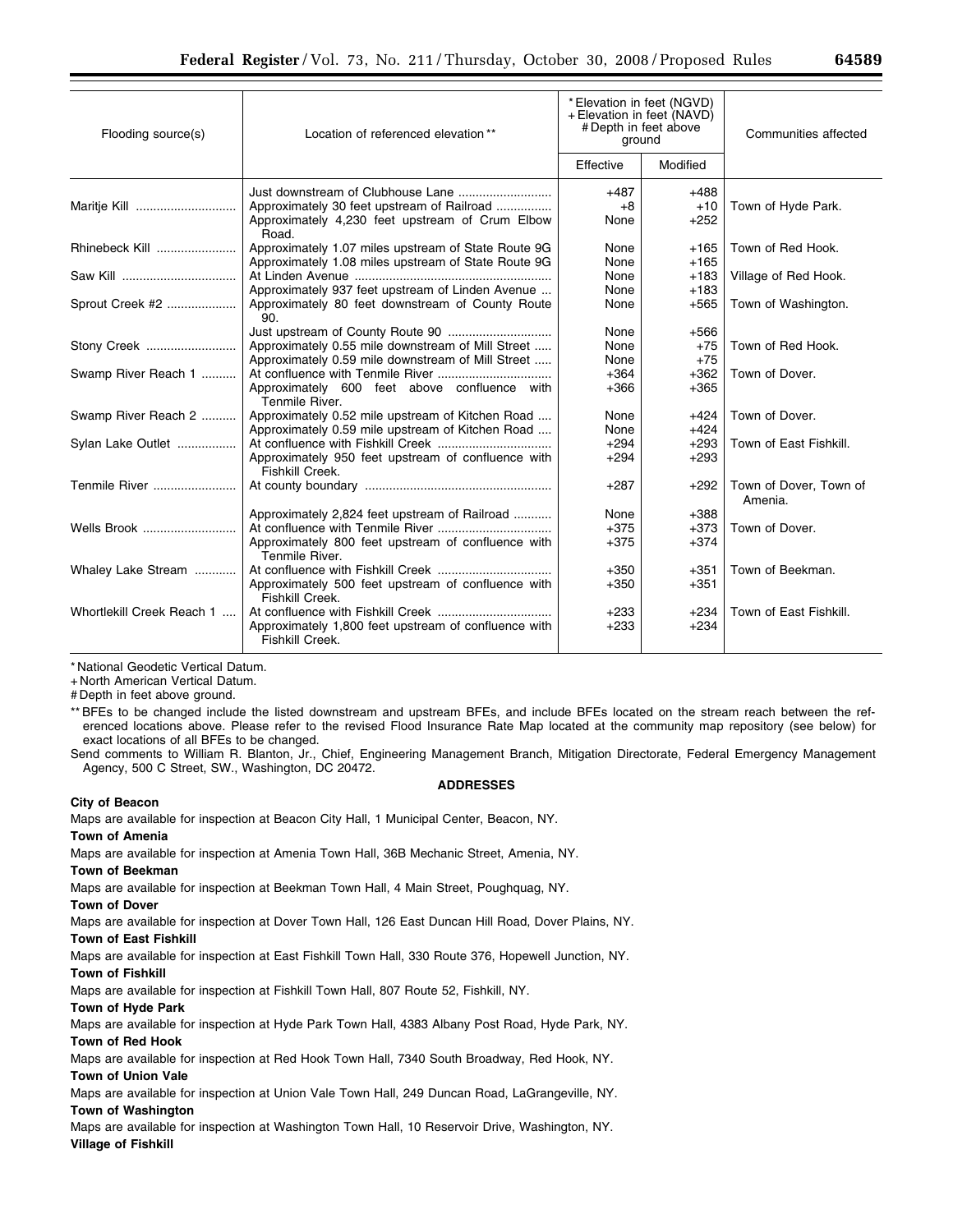| Flooding source(s) | Location of referenced elevation ** | * Elevation in feet (NGVD)<br>+ Elevation in feet (NAVD)<br># Depth in feet above<br>ground |          | Communities affected |
|--------------------|-------------------------------------|---------------------------------------------------------------------------------------------|----------|----------------------|
|                    |                                     | Effective                                                                                   | Modified |                      |

Maps are available for inspection at Fishkill Village Hall, 1095 Main Street, Fishkill, NY.

#### **Village of Red Hook**

Maps are available for inspection at Red Hook Village Hall, 7467 South Broadway, Red Hook, NY.

| Hanson County, South Dakota, and Incorporated Areas |  |      |         |                                                   |
|-----------------------------------------------------|--|------|---------|---------------------------------------------------|
| James River                                         |  | None |         | +1215   Unincorporated Areas of<br>Hanson County. |
|                                                     |  | None | $+1223$ |                                                   |

\* National Geodetic Vertical Datum.

+ North American Vertical Datum.

# Depth in feet above ground.

\*\* BFEs to be changed include the listed downstream and upstream BFEs, and include BFEs located on the stream reach between the referenced locations above. Please refer to the revised Flood Insurance Rate Map located at the community map repository (see below) for exact locations of all BFEs to be changed.

Send comments to William R. Blanton, Jr., Chief, Engineering Management Branch, Mitigation Directorate, Federal Emergency Management Agency, 500 C Street, SW., Washington, DC 20472.

#### **ADDRESSES**

#### **Unincorporated Areas of Hanson County**

Maps are available for inspection at P.O. Box 500, Alexandria, SD 57311.

| Roane County, Tennessee, and Incorporated Areas |                                                             |        |        |                                                                                       |
|-------------------------------------------------|-------------------------------------------------------------|--------|--------|---------------------------------------------------------------------------------------|
| Caney Creek                                     | 143 feet downstream of confluence Postoak Creek             | None   | $+746$ | Unincorporated Areas of<br>Roane County.                                              |
|                                                 | 2,087 feet upstream of confluence with Tennessee<br>River.  | $+745$ | $+746$ |                                                                                       |
| Clinch River                                    | 2,372 feet upstream of confluence with Tennessee<br>River.  | +746   | +747   | City of Oak Ridge, City of<br>Harriman, Unincor-<br>porated Areas of Roane<br>County. |
|                                                 | 964 feet downstream of confluence with Young Creek          | +746   | $+747$ |                                                                                       |
| Clinch River                                    | 144 feet downstream of confluence with Caney Creek<br>East. | $+748$ | +748   | Unincorporated Areas of<br>Roane County.                                              |
|                                                 |                                                             | None   | $+796$ |                                                                                       |
| Emory River                                     | 1,463 feet upstream of confluence with Clinch River         | $+746$ | $+747$ | City of Kingston, Unincor-<br>porated Areas of Roane<br>County.                       |
|                                                 | 600 feet upstream of confluence with Swan Pond<br>Creek.    | $+748$ | $+748$ |                                                                                       |
| Smith Creek                                     | 3,150 feet upstream of confluence with Tennessee<br>River.  | $+746$ | +747   | Unincorporated Areas of<br>Roane County, City of<br>Kingston.                         |
|                                                 | 411 feet downstream of Paint Rock Ferry Road                | +746   | $+747$ |                                                                                       |
| Tennessee River                                 | 5,880 feet downstream of confluence with Caney<br>Creek.    | $+745$ | +746   | Unincorporated Areas of<br>Roane County, City of<br>Kingston.                         |
|                                                 | 1,140 Feet upstream of confluence with Hines Creek          | None   | $+750$ |                                                                                       |
| <b>Whites Creek</b>                             | 2.6 miles downstream of confluence with Black Creek         | None   | +746   | Unincorporated Areas of<br>Roane County.                                              |
|                                                 | 1,900 feet upstream of confluence with Black Creek          | None   | $+791$ |                                                                                       |

\* National Geodetic Vertical Datum.

+ North American Vertical Datum.

# Depth in feet above ground.

\*\* BFEs to be changed include the listed downstream and upstream BFEs, and include BFEs located on the stream reach between the referenced locations above. Please refer to the revised Flood Insurance Rate Map located at the community map repository (see below) for exact locations of all BFEs to be changed.

Send comments to William R. Blanton, Jr., Chief, Engineering Management Branch, Mitigation Directorate, Federal Emergency Management Agency, 500 C Street, SW., Washington, DC 20472.

#### **City of Harriman**

Maps are available for inspection at 300 North Roane Street, Harriman, TN.

**City of Kingston** 

Maps are available for inspection at 125 West Cumberland, Kingston, TN.

**City of Oak Ridge** 

# **ADDRESSES**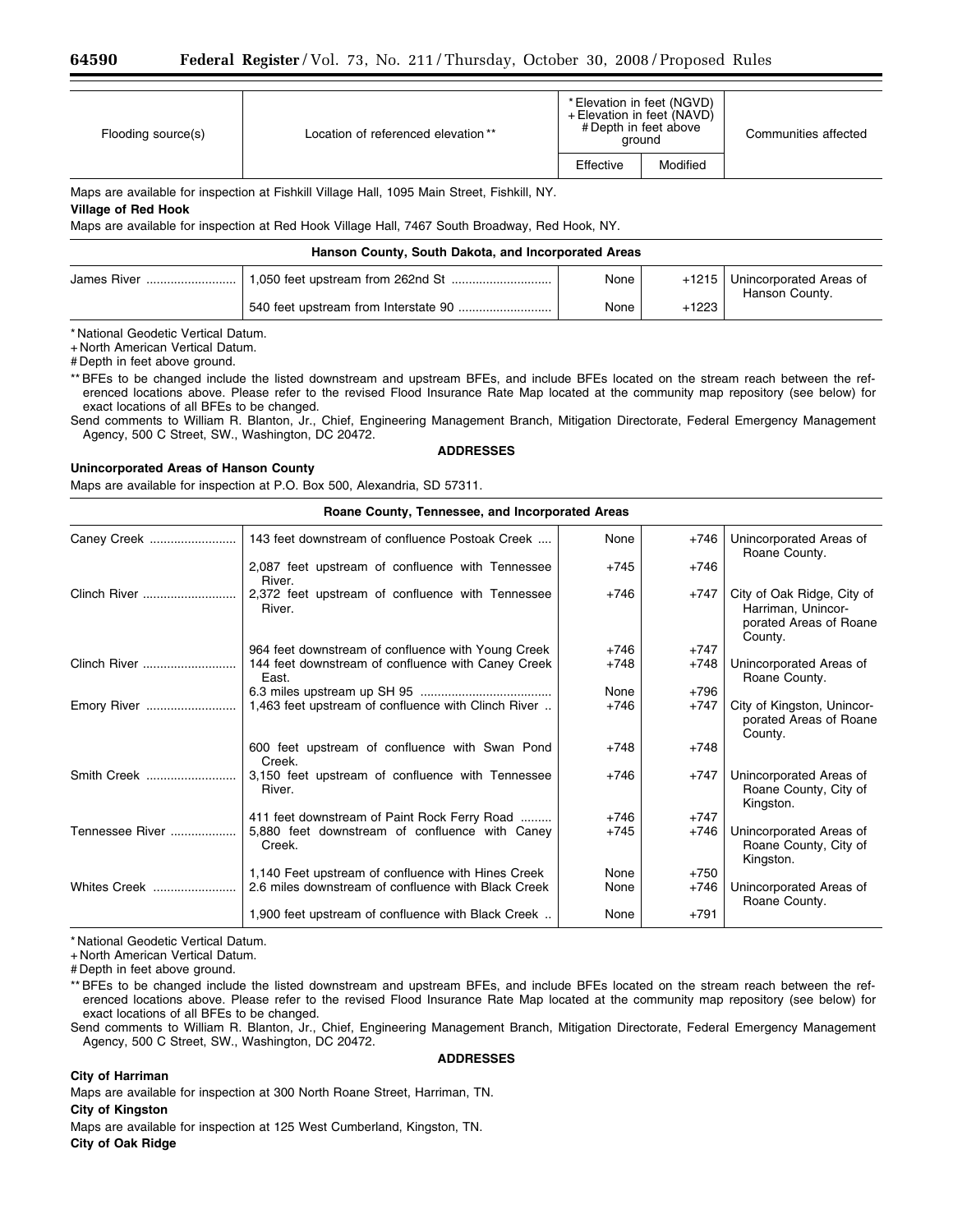| Flooding source(s)           | Location of referenced elevation**                                                   | * Elevation in feet (NGVD)<br>+ Elevation in feet (NAVD)<br># Depth in feet above<br>ground |          | Communities affected                                             |
|------------------------------|--------------------------------------------------------------------------------------|---------------------------------------------------------------------------------------------|----------|------------------------------------------------------------------|
|                              |                                                                                      | Effective                                                                                   | Modified |                                                                  |
|                              | Maps are available for inspection at 200 S Tulane Avenue, Oak Ridge, TN.             |                                                                                             |          |                                                                  |
|                              | <b>Unincorporated Areas of Roane County</b>                                          |                                                                                             |          |                                                                  |
|                              | Maps are available for inspection at 200 East Race Street, Kingston, TN.             |                                                                                             |          |                                                                  |
|                              | Potter County, Texas, and Incorporated Areas                                         |                                                                                             |          |                                                                  |
| Dry Creek                    | Approximately 500 feet upstream from the intersec-<br>tion with Cliffside Road.      | None                                                                                        | $+3400$  | Unincorporated Areas of<br>Potter County, City of<br>Amarillo.   |
|                              | Approximately 500 feet upstream from the intersec-<br>tion with W 335 North Loop.    | None                                                                                        | $+3428$  |                                                                  |
| Dry Creek Overflow           | Approximately 500 feet downstream from confluence<br>with Dry Creek.                 | None                                                                                        | $+3416$  | Unincorporated Areas of<br>Potter County, City of<br>Amarillo.   |
|                              | Approximately 120 feet north of W 335 North Loop<br>intersection.                    | None                                                                                        | $+3437$  |                                                                  |
| Playa 21 (T-Anchor Lake)     | Approximately 570 feet east of Willow Street and SE<br>15th Avenue.                  | $+3612$                                                                                     | $+3616$  | City of Amarillo.                                                |
| Playa Lake 22                | Approximately 3,500 feet north of SE 3rd Avenue and<br>S Whitaker Road intersection. | $+3588$                                                                                     | $+3593$  | City of Amarillo.                                                |
| Playa Lake 24 (Martin Lake)  | Approximately 650 feet north of Dale St. and Martin<br>Rd. intersection.             | $+3628$                                                                                     | $+3631$  | City of Amarillo.                                                |
| Playa Lake 26                | Approximately 4,600 feet southwest of I-40 and Juett<br>Attebury Road Intersection.  | $+3570$                                                                                     | $+3573$  | City of Amarillo, Unincor-<br>porated Areas of Potter<br>County. |
| Playa Lake 27                | Approximately 2,000 feet east of NE 18th Avenue and<br>Hacienda Drive intersection.  | $+3545$                                                                                     | $+3548$  | City of Amarillo.                                                |
| Playa Lake 28 (Airport Lake) | Approximately 1,350 feet NW of Amarillo Int. Airport                                 | $+3585$                                                                                     | +3590    | City of Amarillo.                                                |

\*\* BFEs to be changed include the listed downstream and upstream BFEs, and include BFEs located on the stream reach between the referenced locations above. Please refer to the revised Flood Insurance Rate Map located at the community map repository (see below) for exact locations of all BFEs to be changed.

Send comments to William R. Blanton, Jr., Chief, Engineering Management Branch, Mitigation Directorate, Federal Emergency Management Agency, 500 C Street, SW., Washington, DC 20472.

#### **ADDRESSES**

# **City of Amarillo**

Maps are available for inspection at 509 SE Seventh, Amarillo, TX 79101.

Playa Lake 28 (Airport Lake) | Approximately 1,350 feet NW of Amarillo Int. Airport

Playa Lake 34 ........................... | Approximately 4,600 feet southwest of Highway 287

Playa Lake 61 ....................... Approximately 1,100 feet northeast from intersection

and S. Parsley Road intersection.

of Parsley Road and railroad.

runway.

# **Unincorporated Areas of Potter County**

\* National Geodetic Vertical Datum. + North American Vertical Datum. # Depth in feet above ground.

Maps are available for inspection at 500 S. Fillmore, Amarillo, TX 79101.

#### **Randall County, Texas, and Incorporated Areas**

| Playa 20 (Gooch Lake)                      | Approximately 5,000 feet south of SE 34th Ave. and<br>S. Manhattan St. intersection.                 | $+3574$ | $+3579$ | City of Amarillo.                                                   |
|--------------------------------------------|------------------------------------------------------------------------------------------------------|---------|---------|---------------------------------------------------------------------|
| Playa Lake 11                              | Approximately 500 feet south of the intersection of<br>Bell St. and Attebury Dr.                     | None    | $+3646$ | City of Amarillo, Unincor-<br>porated Areas of Ran-<br>dall County. |
| Playa Lake 13                              | Approximately 2,500 feet southeast of the intersection<br>of West 335 South LP and Valleyview Drive. | None    | $+3626$ | City of Amarillo, Unincor-<br>porated Areas of Ran-<br>dall County. |
| Playa Lake 14 (Diamond<br>Horseshoe Lake). | Approximately 100 feet south of Winners Circle                                                       | $+3657$ | $+3658$ | City of Amarillo.                                                   |
| Playa Lake 16                              | Approximately 350 feet south of S. Hayden and SW<br>48th Ave. intersection.                          | $+3626$ | +3633   | City of Amarillo.                                                   |
| Playa Lake 19                              | Approximately 1,200 feet east of SW 42nd Ave. and<br>S. Harrison St. intersection.                   | $+3633$ | +3638   | City of Amarillo.                                                   |

None  $+3553$  City of Amarillo, Unincor-

None | +3596 | City of Amarillo, Unincor-

County.

County.

porated Areas of Potter

porated Areas of Potter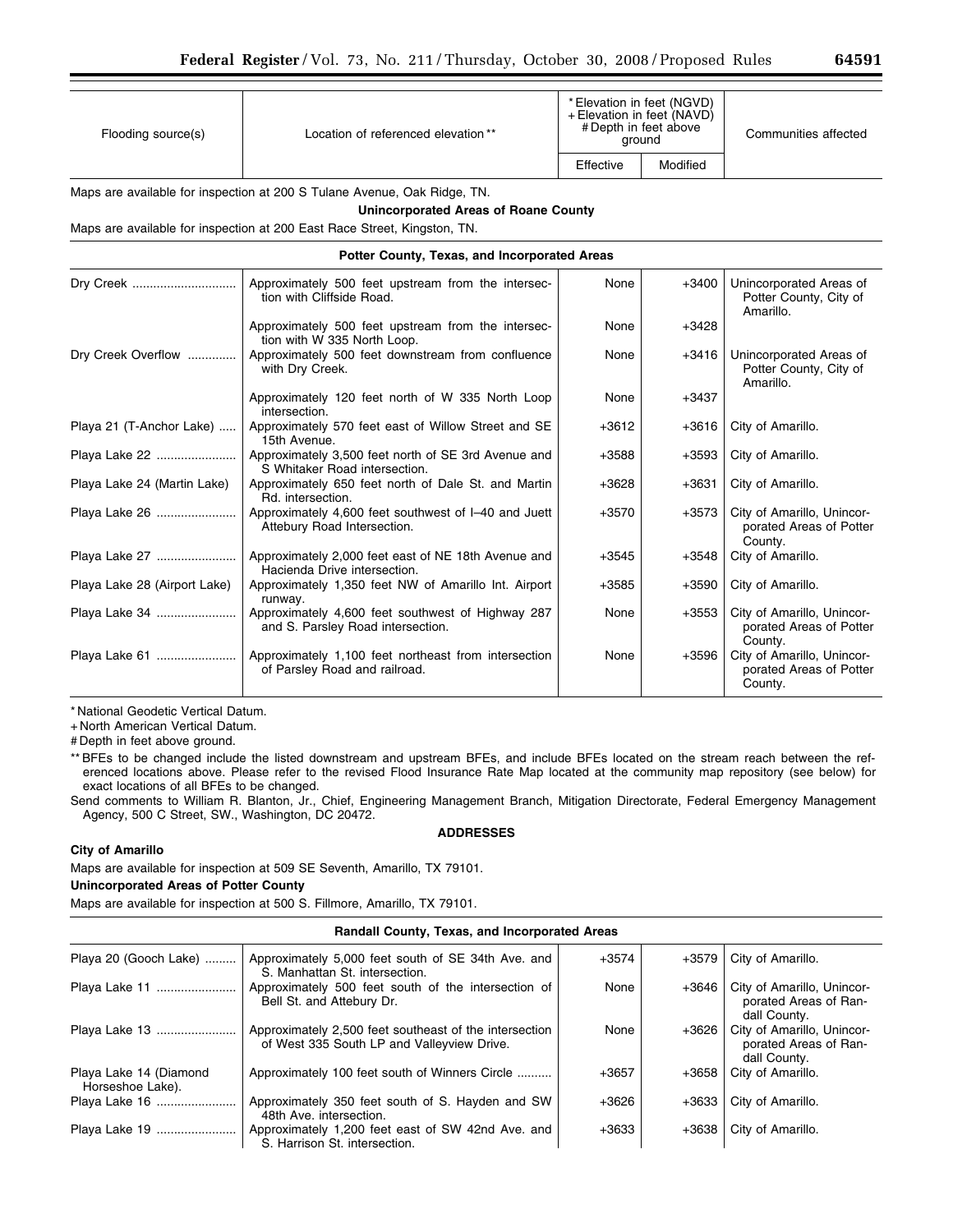| Flooding source(s)               | Location of referenced elevation**                                                    | * Elevation in feet (NGVD)<br>+ Elevation in feet (NAVD)<br># Depth in feet above<br>ground |          | Communities affected                                                |
|----------------------------------|---------------------------------------------------------------------------------------|---------------------------------------------------------------------------------------------|----------|---------------------------------------------------------------------|
|                                  |                                                                                       | Effective                                                                                   | Modified |                                                                     |
| Playa Lake 4                     | W CR 58 and Helium Road intersection                                                  | None                                                                                        | $+3699$  | City of Amarillo, Unincor-<br>porated Areas of Ran-<br>dall County. |
| Playa Lake 5 (McDonald<br>Lake). | Approximately 1,100 feet southeast of S. Coulter St.<br>and SW 45th St. intersection. | +3688                                                                                       | +3687    | City of Amarillo.                                                   |
| Playa Lake 7                     | Approximately 100 feet north of W. 77th Ave. and<br>Cody Dr.                          | None                                                                                        | $+3675$  | City of Amarillo, Unincor-<br>porated Areas of Ran-<br>dall County. |

+ North American Vertical Datum.

# Depth in feet above ground.

\*\* BFEs to be changed include the listed downstream and upstream BFEs, and include BFEs located on the stream reach between the referenced locations above. Please refer to the revised Flood Insurance Rate Map located at the community map repository (see below) for exact locations of all BFEs to be changed.

Send comments to William R. Blanton, Jr., Chief, Engineering Management Branch, Mitigation Directorate, Federal Emergency Management Agency, 500 C Street, SW., Washington, DC 20472. **ADDRESSES** 

### **City of Amarillo**

Maps are available for inspection at 509 E. 7th Ave, Amarillo, TX 79105.

#### **Unincorporated Areas of Randall County**

Maps are available for inspection at 301 Hwy 60, Canyon, TX 79015.

**Barron County, Wisconsin, and Incorporated Areas** 

| Bear Creek                   | 191 feet downstream of Main Street (Haugen) | None    | $+1198$ | Village of Haugen, Unin-<br>corporated Areas of Bar-<br>ron County.  |
|------------------------------|---------------------------------------------|---------|---------|----------------------------------------------------------------------|
|                              | Just downstream of Bear Lake Dam            | None    | $+1207$ |                                                                      |
| Beaver Dam Lake              |                                             | None    | $+1233$ | City of Cumberland.                                                  |
| Big Moon Lake                |                                             | None    | $+1171$ | Unincorporated Areas of<br>Barron County.                            |
| Buck Lake                    |                                             | None    | $+1233$ | City of Cumberland, Unin-<br>corporated Areas of Bar-<br>ron County. |
| Devils Lake                  |                                             | None    | $+1262$ | Unincorporated Areas of<br>Barron County.                            |
| Duck Lake                    |                                             | None    | $+1236$ | City of Cumberland, Unin-<br>corporated Areas of Bar-<br>ron County. |
| Frankenburg Slough           |                                             | None    | $+1040$ | Village of Cameron.                                                  |
| Granite Lake                 |                                             | None    | $+1238$ | Unincorporated Areas of<br>Barron County.                            |
| Lake Montanis                |                                             | None    | $+1119$ | City of Rice Lake, Unincor-<br>porated Areas of Barron<br>County.    |
| Little Sand Lake             |                                             | None    | $+1250$ | Unincorporated Areas of<br>Barron County.                            |
| Lower Turtle Lake            |                                             | None    | $+1165$ | Unincorporated Areas of<br>Barron County.                            |
| Lower/Upper Vermillion Lake  |                                             | None    | $+1184$ | Unincorporated Areas of<br>Barron County.                            |
| Peterson Lake                |                                             | None    | $+1189$ | Unincorporated Areas of<br>Barron County.                            |
| Poskin Lake                  |                                             | None    | $+1157$ | Unincorporated Areas of<br>Barron County.                            |
| Red Cedar River              | 6,000 feet downstream of State Hwy 48       | $+1125$ | $+1126$ | Unincorporated Areas of<br>Barron County.                            |
|                              |                                             | None    | $+1177$ |                                                                      |
| Red Cedar River Tributary 16 |                                             | $+1113$ | $+1112$ | City of Rice Lake, Unincor-<br>porated Areas of Barron<br>County.    |
|                              |                                             | None    | $+1191$ |                                                                      |
| Sand Lake                    |                                             | None    | $+1226$ | Unincorporated Areas of<br>Barron County.                            |
| Shallow Lake                 |                                             | None    | $+1240$ | Unincorporated Areas of<br>Barron County.                            |